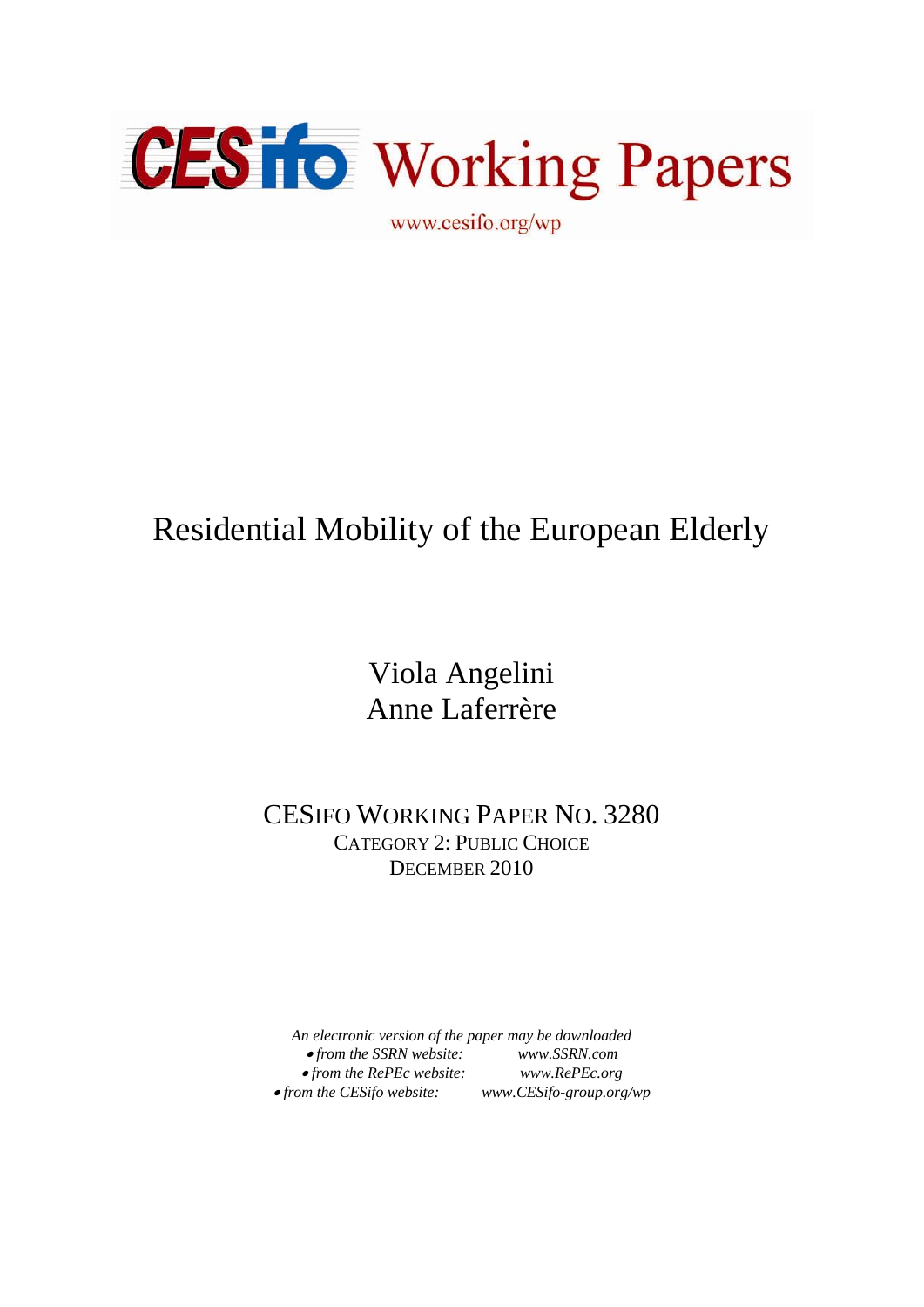# Residential Mobility of the European Elderly

# Abstract

With the ageing of the European population, the housing choices of the elderly will have consequences on the whole housing market. In this paper we use data from the first two waves of the Survey of Health, Ageing and Retirement in Europe (SHARE) to analyse the residential mobility decisions of the elderly and the factors influencing them in eleven European countries.

JEL-Code: D10, R21, R28.

Keywords: housing, ageing, residential mobility, housing policy.

*Viola Angelini University of Groningen Groningen / The Netherlands v.angelini@rug.nl* 

*Anne Laferrère INSEE and CREST France anne.laferrere@insee.fr* 

November 2010

This paper uses data from SHARE release 2.3.0, as of November 13th 2009. SHARE data collection in 2004-2007 was primarily funded by the European Commission through its 5th and 6th framework programmes (project numbers QLK6-CT-2001- 00360; RII-CT- 2006- 062193; CIT5-CT-2005-028857). Additional funding by the US National Institute on Aging (grant numbers U01 AG09740-13S2; P01 AG005842; P01 AG08291; P30 AG12815; Y1- AG-4553-01; OGHA 04-064; R21 AG025169) as well as by various national sources is gratefully acknowledged (see http://www.share-project.org for a full list of funding institutions).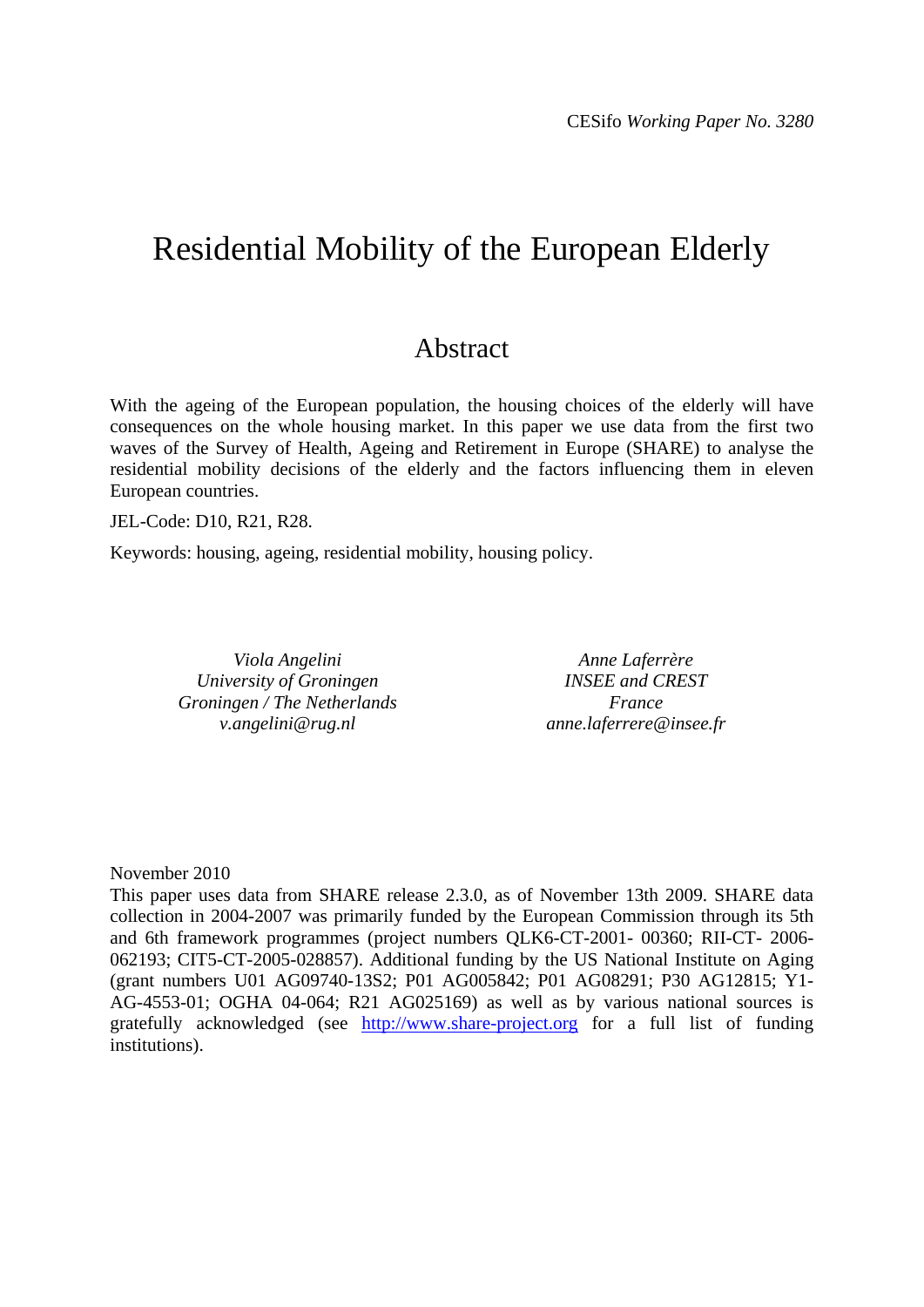### **1. Introduction**

Housing is the most widely held asset and, therefore, an important component of household wealth in many European countries. The role of housing is made more complicated by the fact that it serves a double purpose: it is both an investment vehicle that allows investors to hold home equity and a durable consumption good from which the owner derives utility.

The life cycle model of saving under borrowing constraints predicts a hump shaped homeownership age profile (Artle and Varayia, 1978). The ownership rate increases with age as people save and become home-owners, and declines in old age as people draw on their housing equity. If individuals want to keep a good standard of living after retirement, they should release home equity by either taking up a mortgage, or by downsizing, or both.

The model is actually complicated by large mobility costs and housing illiquidity: moving house involves high transaction costs and this makes the trading infrequent. For this reason it is not surprising to find that very high proportions of elderly households own their home all over Europe (homeownership rate is above 70 percent for those aged 50-79 in most countries). The elderly may see their house as a secure asset in case of need and perceive it as a substitute for the purchase of long-term care insurance. Bequest motives can also explain the high home-ownership rates in old age: the house is a family asset that can be transmitted to the next generation.

Empirical studies, mostly based on US data, find that the elderly are not likely to decumulate housing wealth (Venti and Wise, 2004), contrary to the predictions of the life-cycle model of consumption and saving. Rather, the evidence suggests that the elderly prefer not to move, unless they are forced to by outside shocks – such as the death of a spouse or health problems. The evidence for other countries is far more limited. Chiuri and Jappelli (2010) use repeated cross section data from the Luxembourg Income Study to show that few households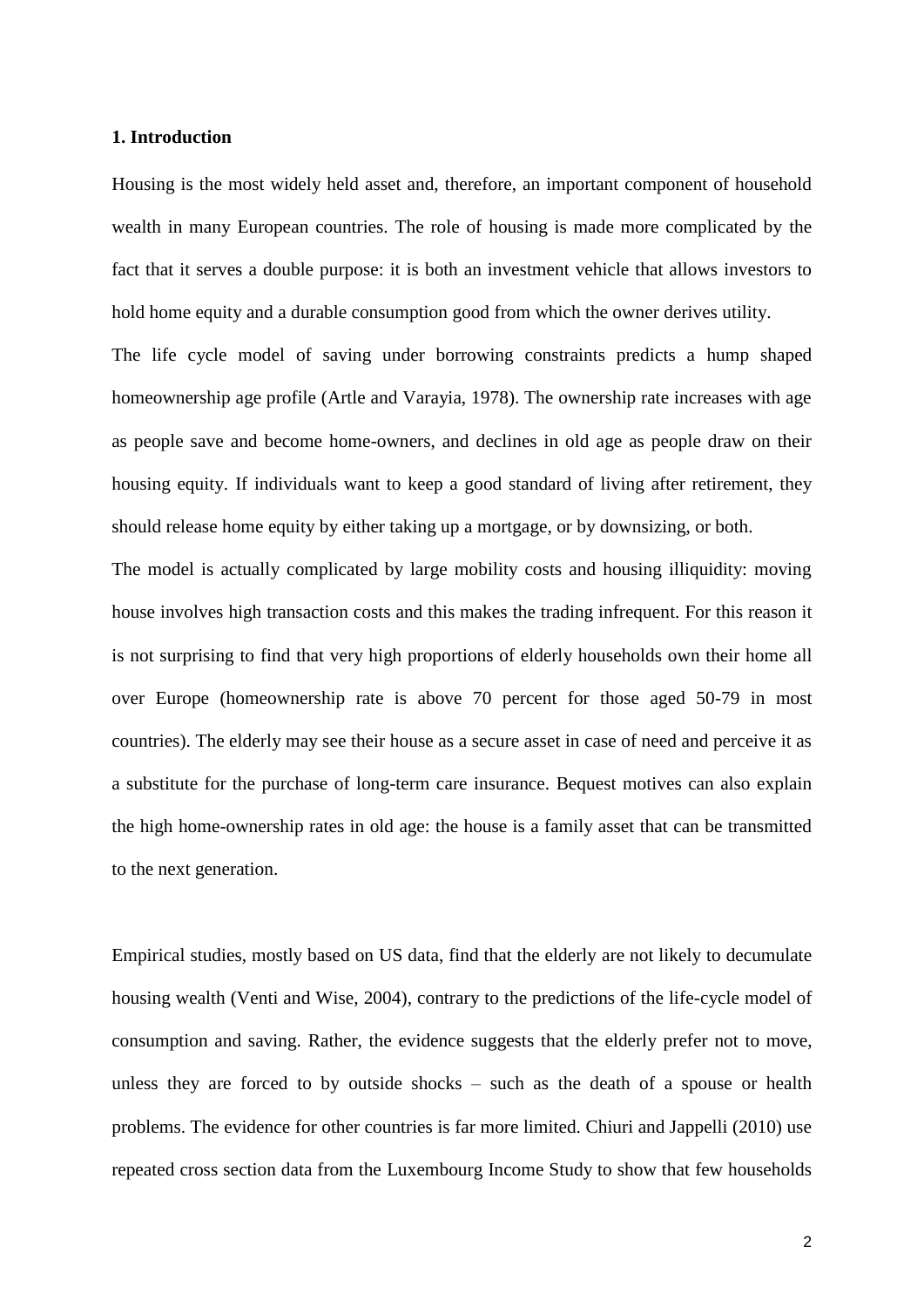cease to be home-owners late in life. Tatsiramos (2006) is the only systematic attempt to study residential mobility in different EU countries, using ECHP data on six countries from 1994 to 2001. He estimates residential mobility among the elderly to be 1.5 percent per year in Southern Europe (Italy and Spain) and 3 percent in Central Europe (France, Germany and the Netherlands) and the UK.

This paper uses data from the first two waves of the Survey of Health, Ageing and Retirement in Europe (SHARE) to investigate elderly households' residential mobility choices and the factors influencing them in eleven European countries. The longitudinal nature of the data will allow us to study both the decision to move and the changes in housing consumption of those who move. This topic is very relevant because the decisions of large "baby-boom" cohorts turning into a "papy-boom" will have consequences on the housing market, not only for those cohorts and for the future generations of elderly, but also for the younger cohorts.

The plan of the paper is as follows. In section 2 we present the data and we assess the importance of residential mobility. In section 3 we study its determinants, distinguishing the mobility between private ordinary dwellings from that to nursing homes and analysing separately tenants and home-owners. In section 4 we study the housing adjustments made by those individuals who move and in section 5 we conclude.

# **2. Residential mobility in old age**

To study residential mobility of the elderly we draw data from the 2004 and 2006 waves of the Survey of Health, Ageing and Retirement in Europe (SHARE). This survey collects extensive information on health, socioeconomic status and family interactions of individuals aged 50 and over in eleven European countries, ranging from Scandinavia to the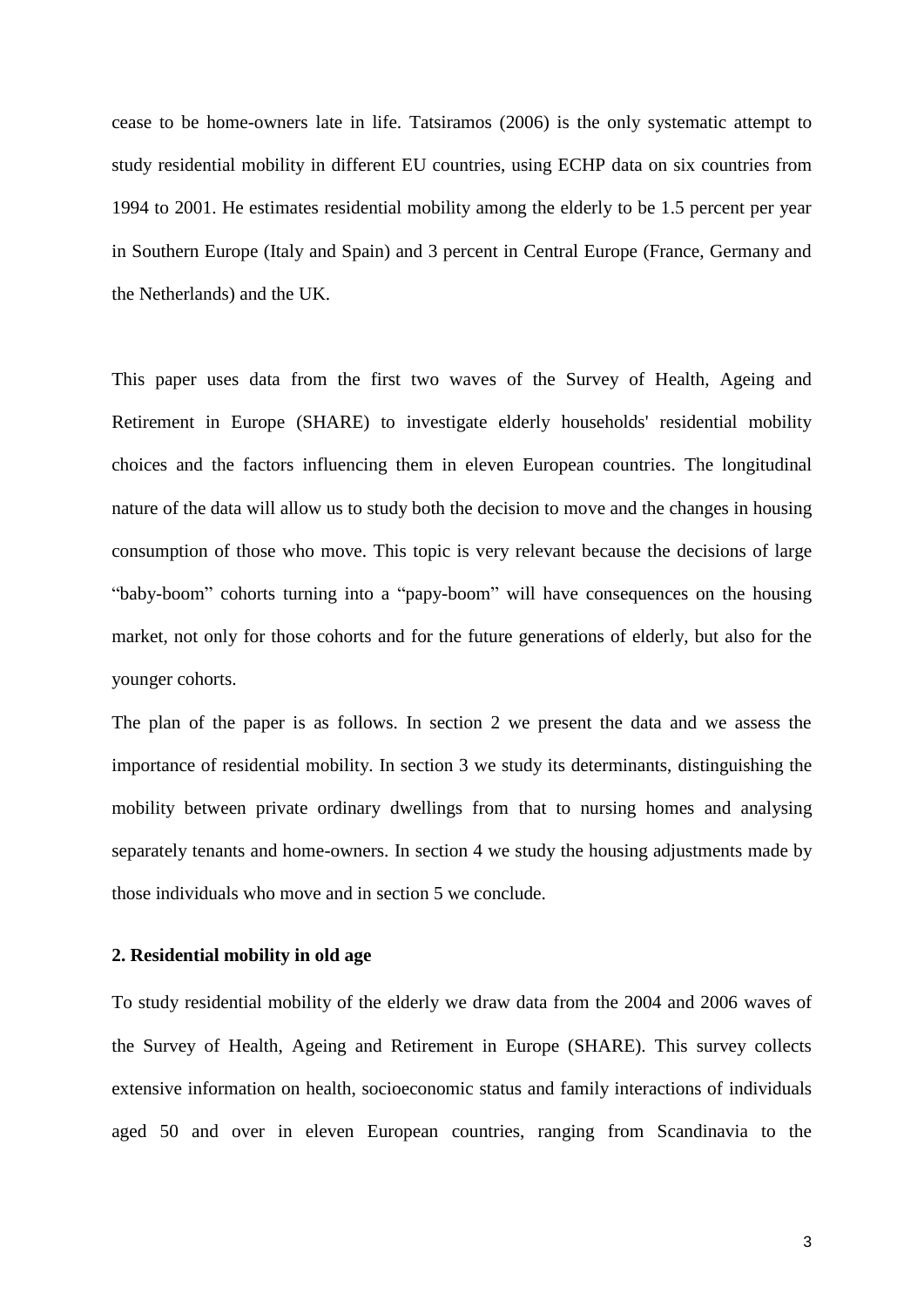Mediterranean: Austria (AT), Belgium (BE), Denmark (DK), France (FR), Germany (DE),

Greece (GR), Italy (IT), Netherlands (NL), Spain (ES), Sweden (SE) and Switzerland (CH).

Table 1 presents the sample of individuals who were interviewed in both waves.

|                 |         | Immobile To private dwelling To nursing home |     | total   |
|-----------------|---------|----------------------------------------------|-----|---------|
| Sweden          | 1 702   | 163                                          | 14  | 1879    |
| Denmark         | 1 041   | 88                                           | 23  | 1 1 5 2 |
| Germany         | 1407    | 47                                           | 7   | 1461    |
| The Netherlands | 1509    | 57                                           | 10  | 1576    |
| Belgium         | 2 5 9 2 | 40                                           | 21  | 2653    |
| France          | 1796    | 46                                           | 9   | 1851    |
| Switzerland     | 619     | 27                                           | 6   | 652     |
| Austria         | 1 1 6 0 | 14                                           | 7   | 1 1 8 1 |
| Spain           | 1 1 6 9 | 42                                           | 4   | 1 2 1 5 |
| Italy           | 1627    | 52                                           | 0   | 1679    |
| Greece          | 2 1 5 3 | 17                                           | 0   | 2 1 7 0 |
| A11             | 16 775  | 593                                          | 101 | 17469   |
| In percent      | 96,0    | 3.4                                          | 0.6 | 100.0   |

**Table 1. Description of the longitudinal sample 50 +**

N.B. The longitudinal sample comprises 17 469 individuals aged 50 or more. Among them 593 moved home (ordinary/private dwelling) and 101 entered a nursing home between wave 1 and wave 2. Those who lived in nursing home in wave 1 are excluded

The longitudinal nature of the survey allows estimating the annual residential mobility rate of the  $50 +$  and understanding what motivates their choices. Mobility rates can be estimated mainly in two ways. First, without using the longitudinal aspect of the survey, we can measure mobility from the information on the number of years respondents have been living in their home: the results show that the percentage of individuals who have been living in their current accommodation for less than two years is 2.6 in 2004 and 2.6 in the 2006. Second, the annual mobility rate can be estimated by using the information on residential mobility between the two survey waves, as declared by respondents<sup>1</sup>. The proportion of mobile individuals is 4 percent. To estimate the annual mobility rate, one should take into account that the time span between the two survey waves, which is on average 28 months, varies substantially both within and across countries, from a minimum of 11 months to a

 $\overline{\phantom{a}}$ 

<sup>&</sup>lt;sup>1</sup> We use the question 'Did you move since  $\leq$  date of previous interview > ?'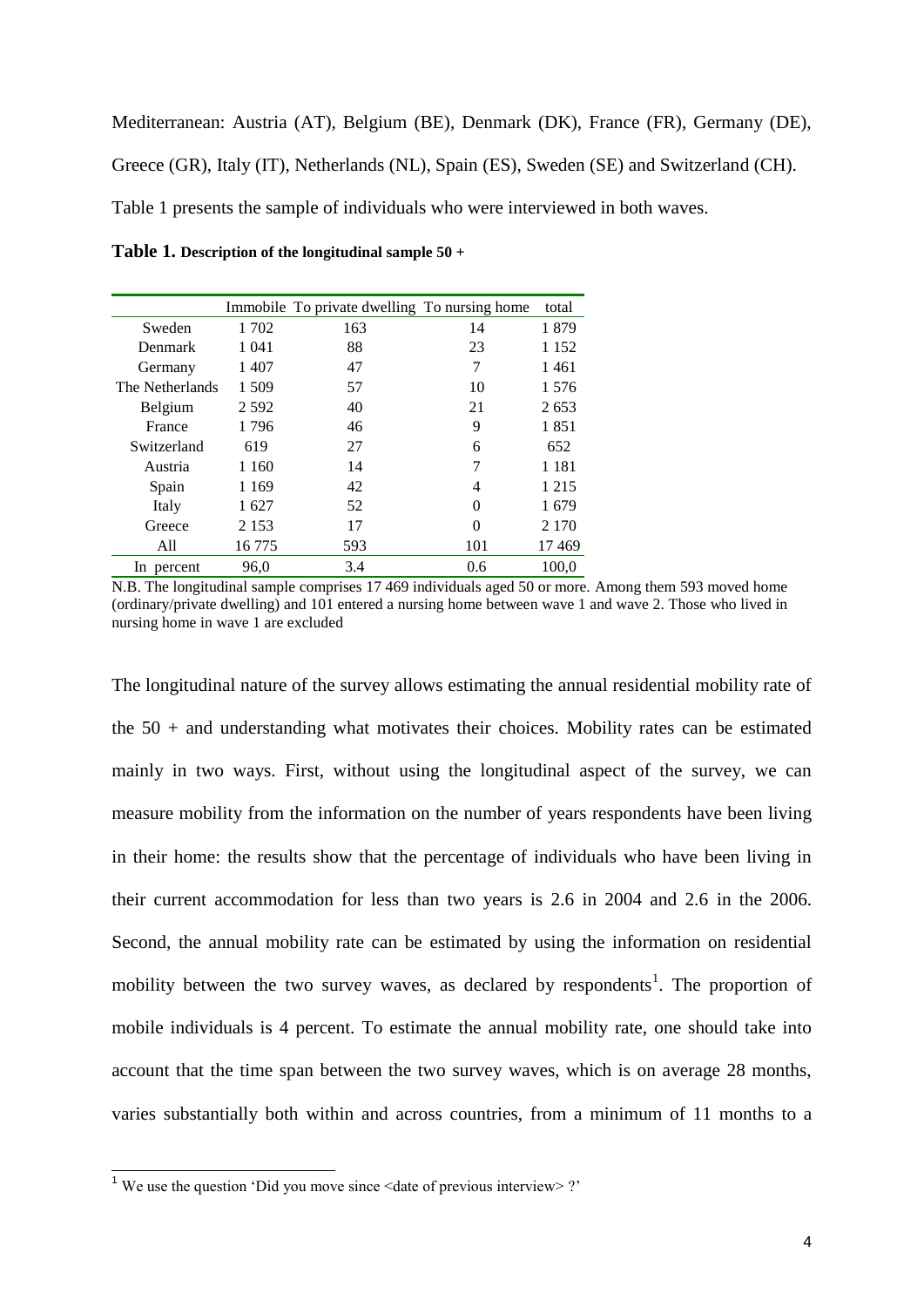maximum of 40 months. Once we apply this correction, we obtain a mean annual rate equal to 1.7 percent (Figure 1). However, attrition can be particularly serious here since respondents who moved between the two waves might have been particularly difficult to retrieve and, therefore, dropped out of the sample. To overcome this problem, we use data from the sample management system to try to identify those households who were not retrieved in 2006 but presumably moved<sup>2</sup>. When these households are included in the computation, the estimated mobility rate is 2 percent at the household level (figure 2, unweighted). Hence, all measures converge to a low residential mobility rate of around 2 percent per year. The country rates go from 4.4 percent in Denmark and Sweden to 1 percent in Austria and  $0.3$  percent in Greece.<sup>3</sup> In most countries, mobility is found to decrease with age, with an important rebound after age 80, as people move to nursing homes (figure 1) and the mean annual mobility rate increases to 3 percent. In the Netherlands and in Belgium, the mobility rate is higher among the 60-69 than the 50-59, which might be due to retirement mobility.

<sup>&</sup>lt;sup>2</sup> Interviewers have to code the reason why they could not contact the household. We consider those households that could not be retrieved because they moved (often to an unknown address).

<sup>&</sup>lt;sup>3</sup> These rates are not far from those of Tatsiramos (2006) from ECHP 1994-2001, except for some countries. Germany is at the same level as Denmark according to the ECHP, which does not follow individual in nursing homes.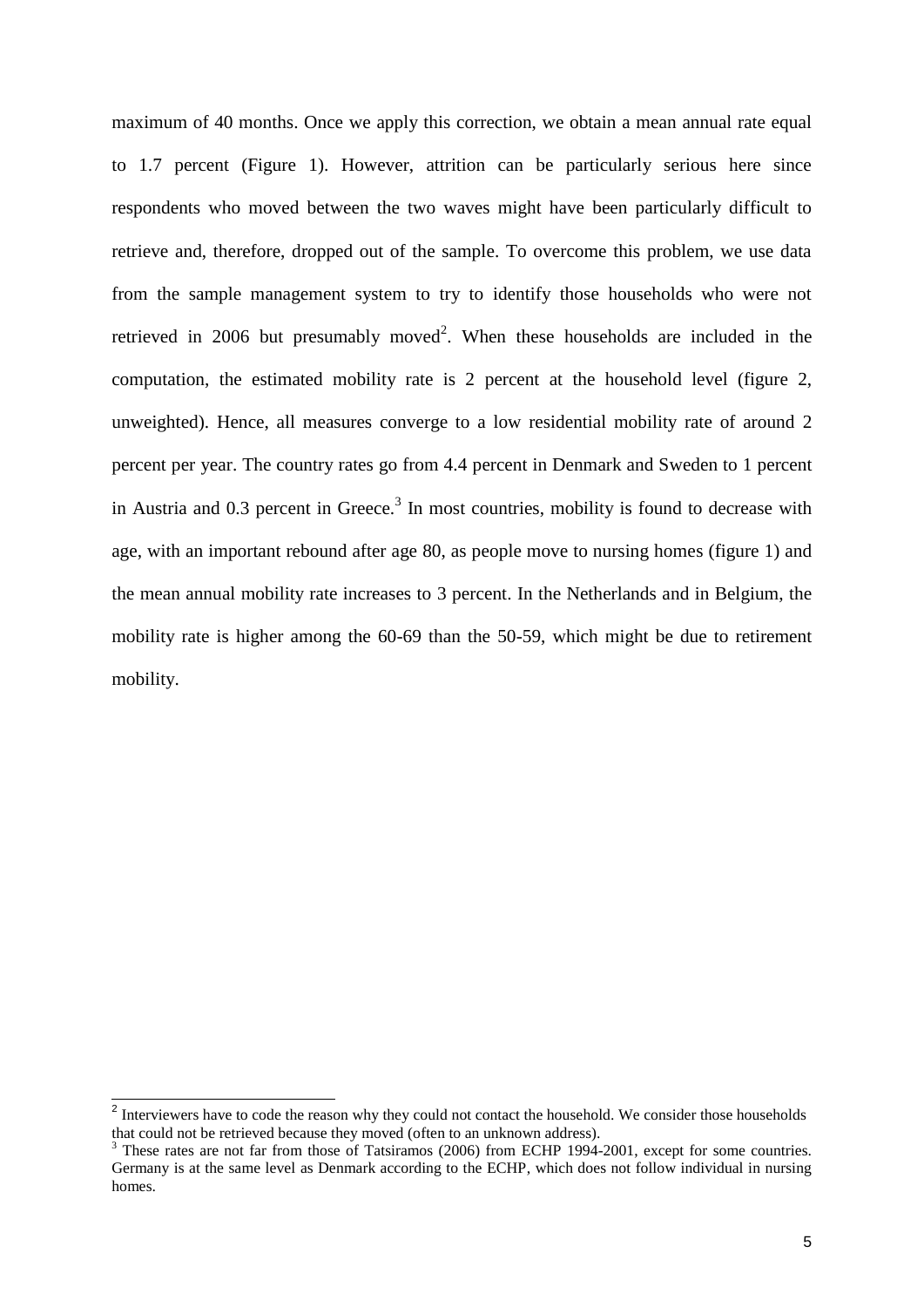**Figure 1. Annual mobility rate by age group**





**Figure 2. . Annual mobility rate by country (household level, unweighted)**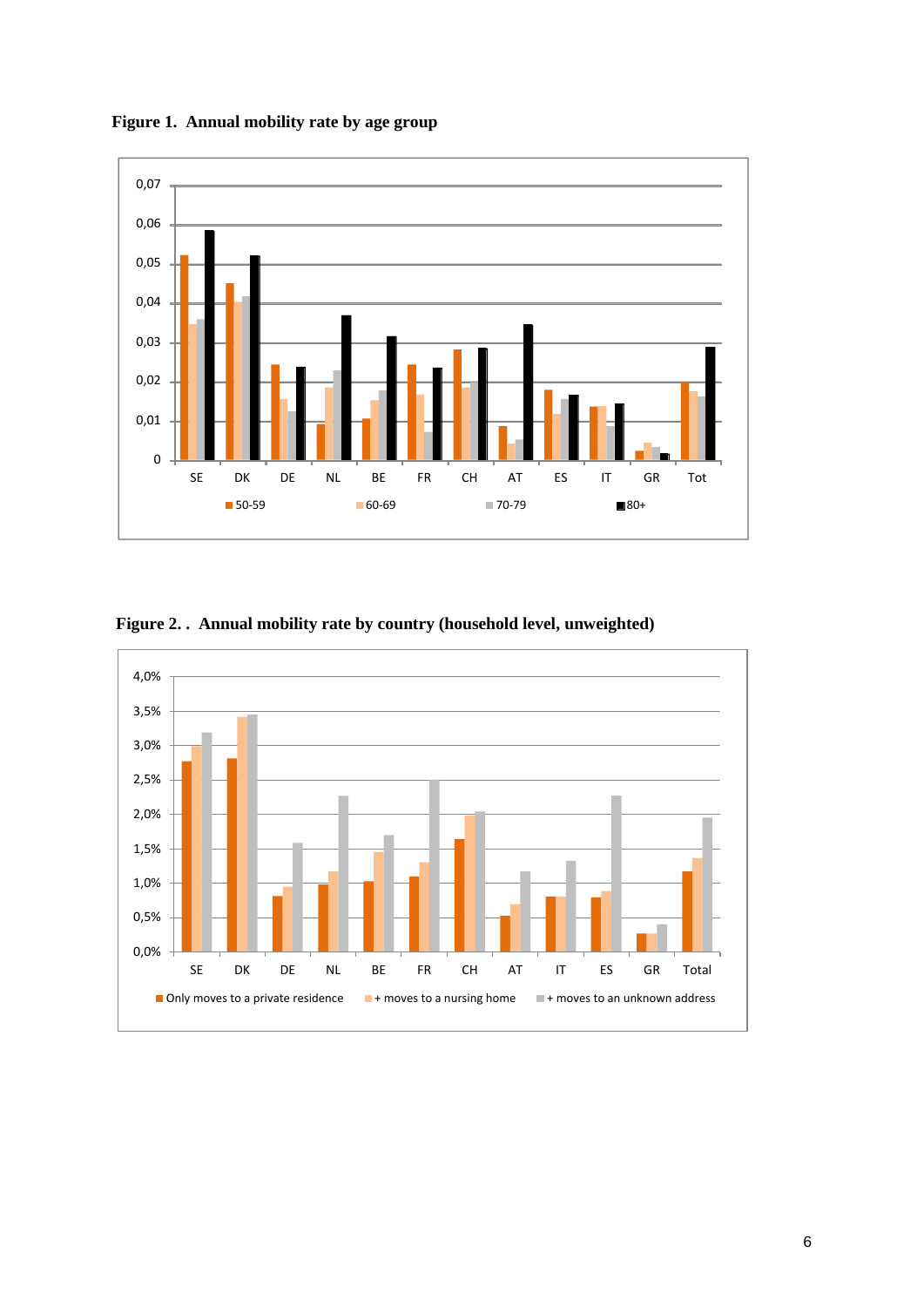## **3. The determinants of residential mobility**

The longitudinal nature of SHARE and the unique feature that individuals were followed into nursing homes provide precious information on what determines residential mobility and on the choices made by those who move, despite the small sample size of movers. Our intuition is that moving from one private accommodation to another is very different from moving to a nursing home. The first type of mobility is largely a free choice, while the second is often a forced choice. We identify the difference by testing if, taking into account mobility costs, more resources make mobility between homes easier, while it has less influence, or even a reversed effect on moving to an institution.

# *3.1 Habit formation*

We first present a series of Probit models analysing the probability to have moved from a private dwelling to another one between the two survey waves (Table 2). Our data allow us to control for a large number of variables, including demographic characteristics (age, marital status, household size, presence of children), socio-economic status (income, wealth, economic activity), health housing quality (whether the individual lives in a house or a flat, in a rural area or in a city, in a crime-ridden neighbourhood) and the country of residence.

A well-known general result is that residential mobility declines with age as housing consumption is progressively adjusted along the life-cycle; this can be seen in column 1 of Table 2. Among the 50 +, those aged 50-59 are the most mobile. What is less studied, for lack of longitudinal data, is the way mobility also depends on the time one has spent in the same home (Boehm and Schlottmann, 2006). For this reason, in our model we also control for the number of years spent in the same accommodation<sup>4</sup>. Among the 50+, the more time spent in the home, the less likely one is to leave it, at a given age. This negative effect

<sup>&</sup>lt;sup>4</sup> In all models we introduce as explanatory the number of months between the two survey waves and country dummies.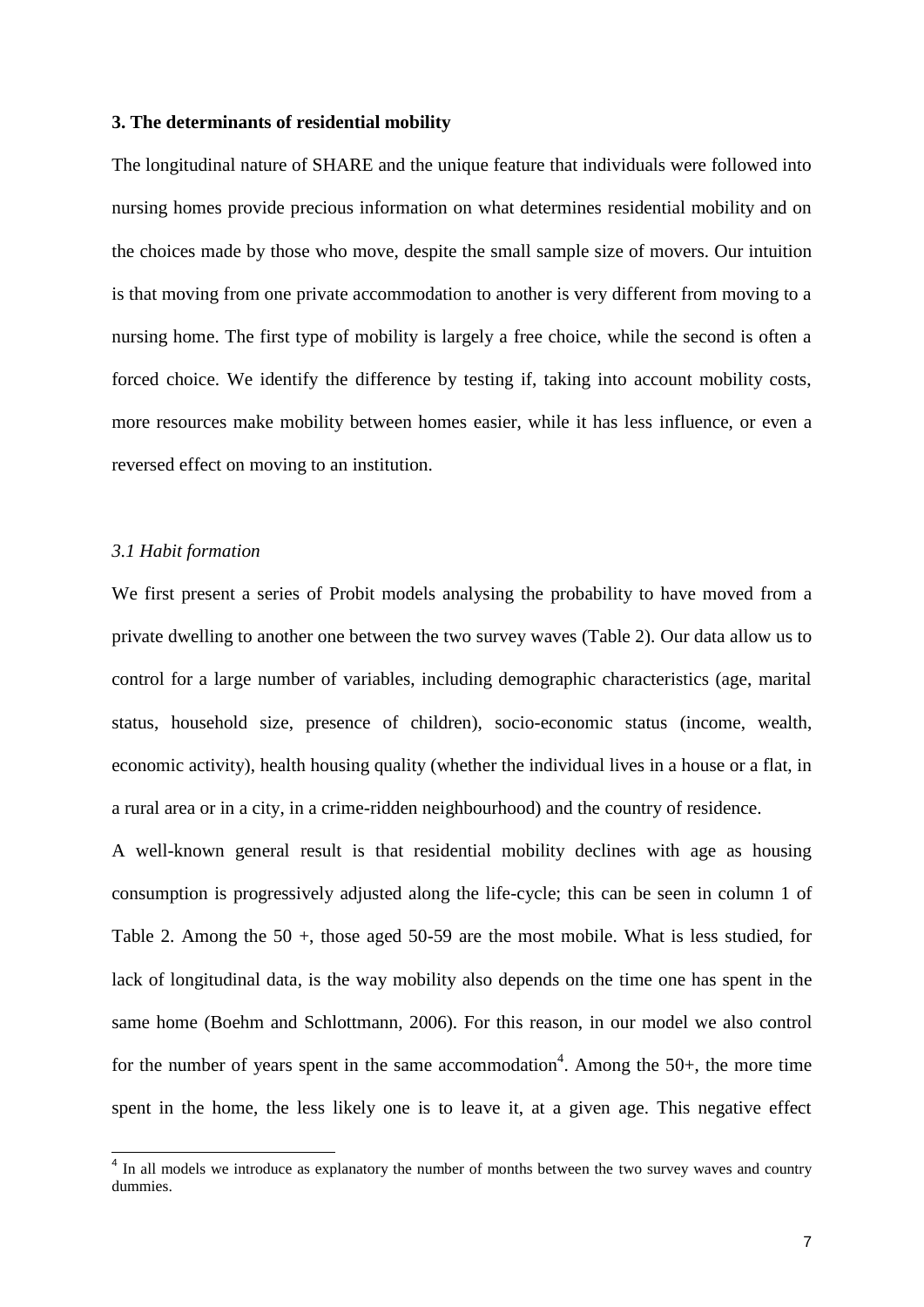appears in columns 2 to 5 of Table 2: ten more years spent in the same accommodation reduce the probability of moving by 0.5 point. Once the length of tenure is introduced, age has an effect on mobility only after age 80, when some decide to move (column 2). And even this old age effect loses its significance when other control variables are introduced, such as income and homeownership (column 3), or marital status (columns 4 and  $5$ )<sup>5</sup>. These results show that it is not age *per se* that matters but length of tenure.

A homeowner is less likely to move than a tenant because her mobility costs are higher, as they include higher transaction costs, and because houses tend to be more adapted to owneroccupiers, who can arrange it to their taste, than to tenants. However, the tenure effect cannot be interpreted as casual because there is endogenous selection due to the fact that owneroccupation is not chosen by individuals or households who plan to move soon. Nevertheless, the high rates of home-ownership among the elderly Europeans can be proven to be an obstacle to mobility. We also find that, because of mobility costs, a higher income helps to move, and so do higher savings<sup>6</sup>.

1

<sup>&</sup>lt;sup>5</sup> For the list of all control variables, see footnotes of table 2.

<sup>&</sup>lt;sup>6</sup> Income is introduced via 4 dummies for each household income quartile, estimated at the national level. Wealth is PPP-adjusted net household wealth. All standard errors in estimations account for clustered observations in a household in case of couples.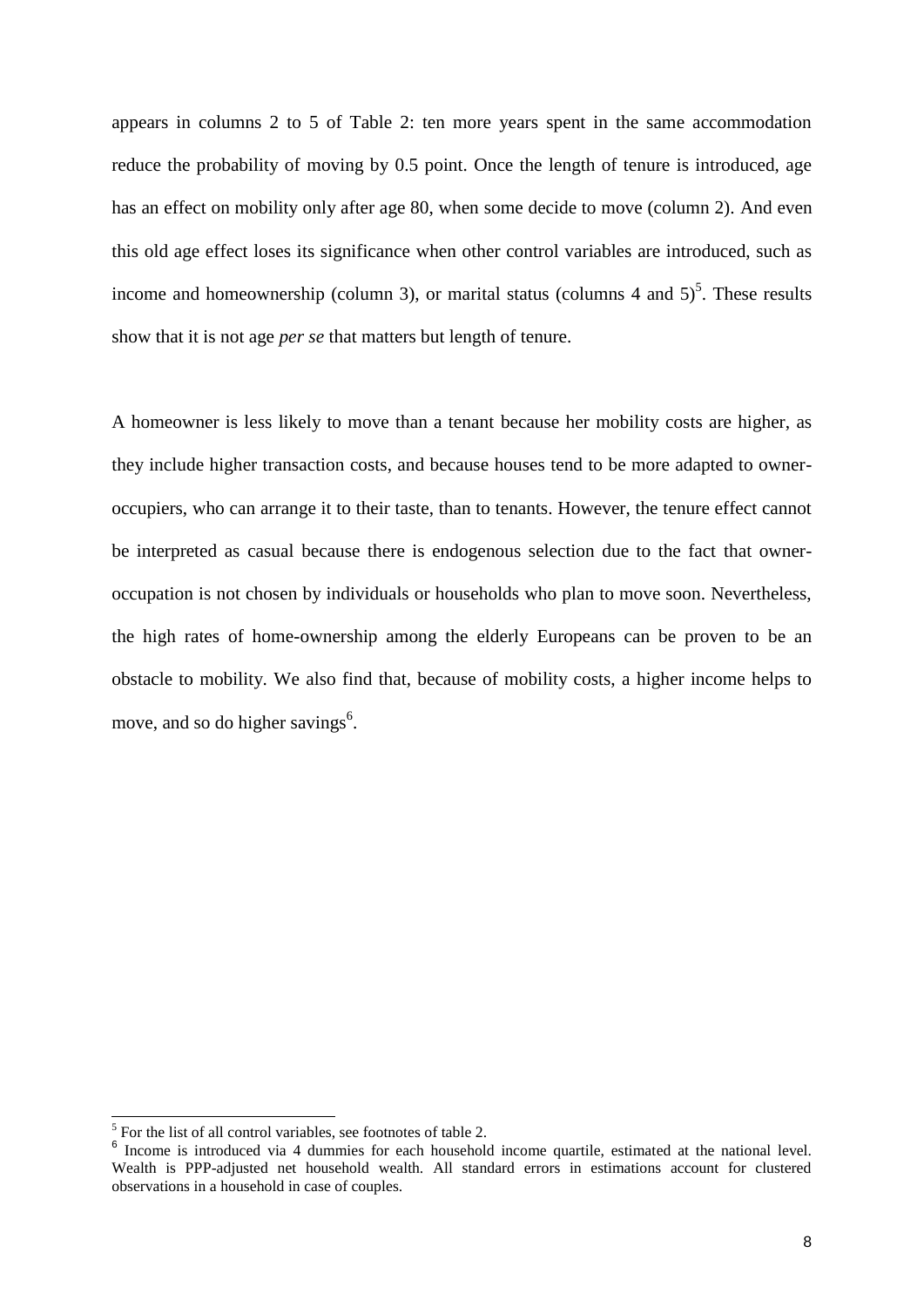|                                                | (1)       | (2)         | (3)         | (4)         | (5)         |
|------------------------------------------------|-----------|-------------|-------------|-------------|-------------|
| Age 50-59                                      | $0.010**$ | 0.003       | 0.005       | 0.001       | 0.003       |
| Age 60-69                                      | 0.003     | $-0.000$    | 0.001       | 0.000       | 0.000       |
| Age 70-79                                      | Ref.      | Ref.        | Ref.        | Ref.        | Ref.        |
| Age $80 +$                                     | 0.007     | $0.010*$    | 0.006       | 0.003       | 0.003       |
| Nb of years in home_w1 $(x10)$                 |           | $-0.007***$ | $-0.005***$ | $-0.005***$ | $-0.005***$ |
| Income                                         |           |             |             |             |             |
| $1st$ quartile_w1                              |           |             | Ref.        | Ref.        | Ref.        |
| $2nd$ quartile_w1                              |           |             | 0.001       | 0.005       | 0.005       |
| $3rd$ quartile_w1                              |           |             | 0.003       | $0.009*$    | $0.009*$    |
| $4th$ quartile_w1                              |           |             | 0.002       | $0.009*$    | $0.010*$    |
| Net wealth_w1 $(x10^9)$                        |           |             | $2.31**$    | $2.20**$    | $2.23**$    |
| Owner-occupier_w1                              |           |             | $-0.035***$ | $-0.032***$ | $-0.032***$ |
| Crime in neighbourhood_w1                      |           |             |             | 0.007       | 0.007       |
| Rural_w1                                       |           |             |             | $-0.010***$ | $-0.009***$ |
| House_w1                                       |           |             |             | $0.008**$   | $0.008**$   |
| Married_w1                                     |           |             |             | $-0.003$    | $-0.003$    |
| $Single_w1$                                    |           |             |             | Ref.        | Ref.        |
| Partner_w1                                     |           |             |             | $-0.004$    | $-0.004$    |
| Widowed_w1                                     |           |             |             | 0.011       | 0.011       |
| Divorced_w1                                    |           |             |             | $0.017*$    | $0.017*$    |
| Recent widowed                                 |           |             |             | 0.016       | 0.015       |
| Recent divorced                                |           |             |             | $0.185***$  | $0.192***$  |
| Child departure                                |           |             |             | $0.024***$  | $0.024***$  |
| Household size increases                       |           |             |             | $0.032***$  | $0.032***$  |
| Household size decreases                       |           |             |             | 0.001       | 0.000       |
| Motor limitation_w1                            |           |             |             | $0.008*$    | $0.007*$    |
| Motor limitation                               |           |             |             | $-0.000$    | $-0.001$    |
| Special equipment                              |           |             |             | $-0.009**$  | $-0.009**$  |
| Improved economic situation                    |           |             |             |             | $0.022***$  |
| Deteriorated economic situation                |           |             |             |             | 0.005       |
| Passage to inactivity<br>Inactive in w1 and w2 |           |             |             |             | 0.008       |
|                                                |           |             |             |             | $0.008**$   |
| Pseudo R <sup>2</sup>                          | 0,060     | 0,072       | 0,092       | 0.116       | 0.122       |
| Number of observations                         | 17 4 69   | 17 4 69     | 17 4 69     | 17 4 69     | 17 469      |

| Table 2. Residential mobility between private dwellings (marginal effects) |  |  |  |  |  |
|----------------------------------------------------------------------------|--|--|--|--|--|
|----------------------------------------------------------------------------|--|--|--|--|--|

Note. Probit model. Dependent variable: "has moved between two private dwellings between the two waves of SHARE". We also introduce other control variables (not shown to save space). Significant: number of months between the two waves, country dummies (col. 1 to 5); non-significant (col. 4 and 5): number of rooms in wave 1, gender, bad self-assessed health in w1, in w2, dummies for the number of children. Child departure = coresidence with a child in w1, no coresidence with a child in w2.

The estimated coefficients are marginal effects (for a dummy variable it is the effect of going from 0 to 1). \* 10 percent significant, \*\* 5 percent significant; \*\*\* 1 percent significant.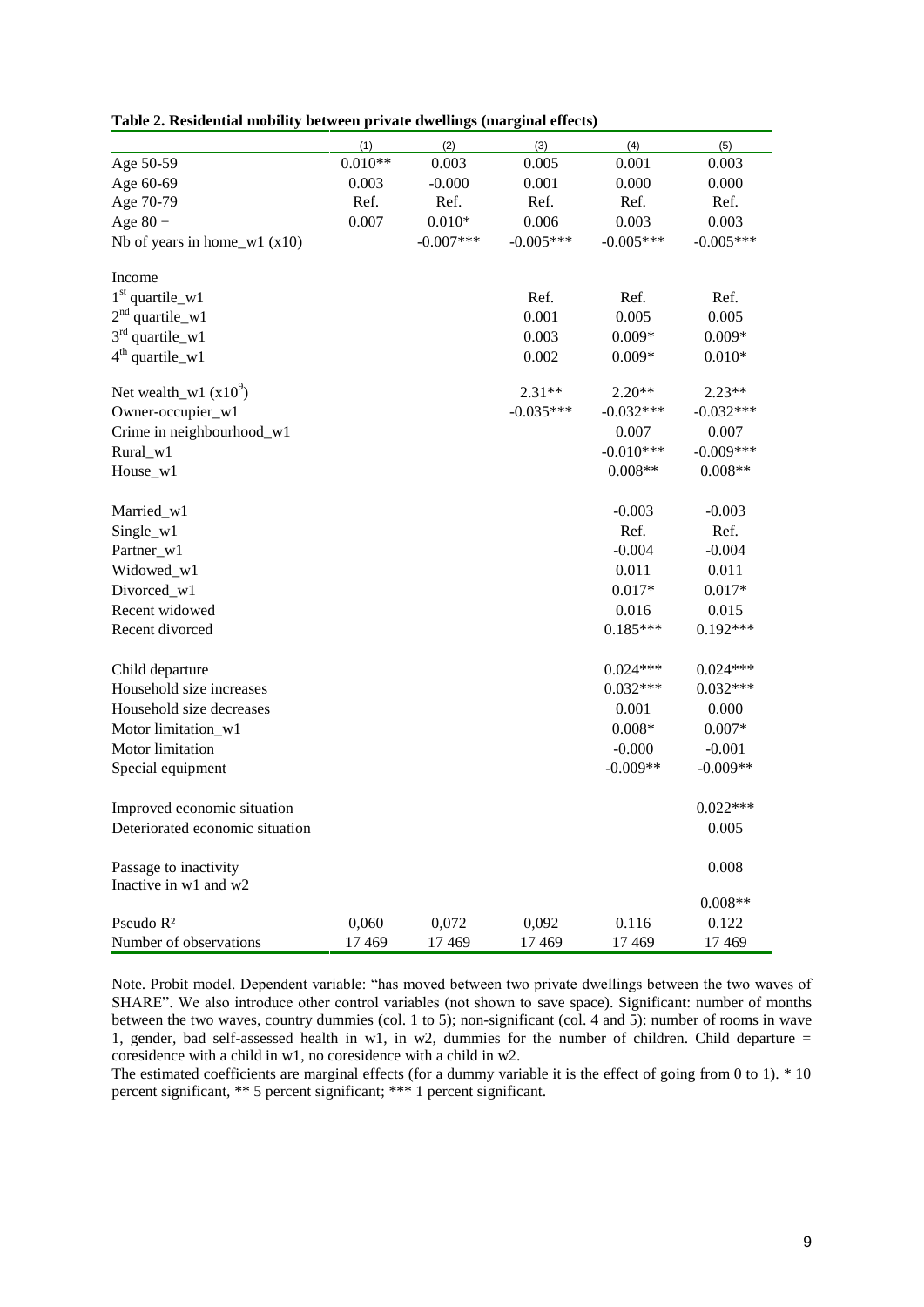#### *3.2 Mobility and tenure*

-

To understand more about the wealth effect we test a specification where we allow tenants and owner-occupiers to have different constraints and behaviours. In Table 3 we estimate the same model as in Table 2 but separately for owner-occupiers and tenants and we interact the tenure decision in 2006 with wealth<sup>7</sup>. The results show that the income effect is positive and significant only for tenants. Those who belong to the highest income quartile are more likely to have moved. Conversely, wealth has no effect on the residential mobility of a tenant, whereas it makes it more likely for an owner-occupier to move. This result can be explained by the fact that most of the wealth of the elderly Europeans is in their home (Christelis et al., 2008); higher wealth translates into higher housing value, which *ceteris paribus* induces to sell the home and move. Table 3 also shows that the effect of the number of years spent in the current home is stronger for tenants than for owner-occupiers. Even if overall tenants are more mobile, in most countries moving home often implies losing a rent discount, especially if rents are controlled or subsidized. Unfortunately in SHARE tenants are not asked whether they live in public or social housing and we cannot delve deeper into this question.

Moving can also be a response to *shocks* in income, household size, health and to changes in tastes and preferences that make current housing less adapted to new circumstances. Some factors are clearly linked to the life cycle. Retirement, or the fact of being retired induces some owner-occupiers to move, but it has no significant effect on tenants. One possible explanation is that the decision to retire is also financially constrained and easier for those who own a house that can be traded for another one, rather than for tenants. To estimate the effect of a change in income, we use the information from a subjective question that asks

<sup>&</sup>lt;sup>7</sup> We have tested that the differences we comment are significant on a single model with interaction of all variables with an ownership dummy.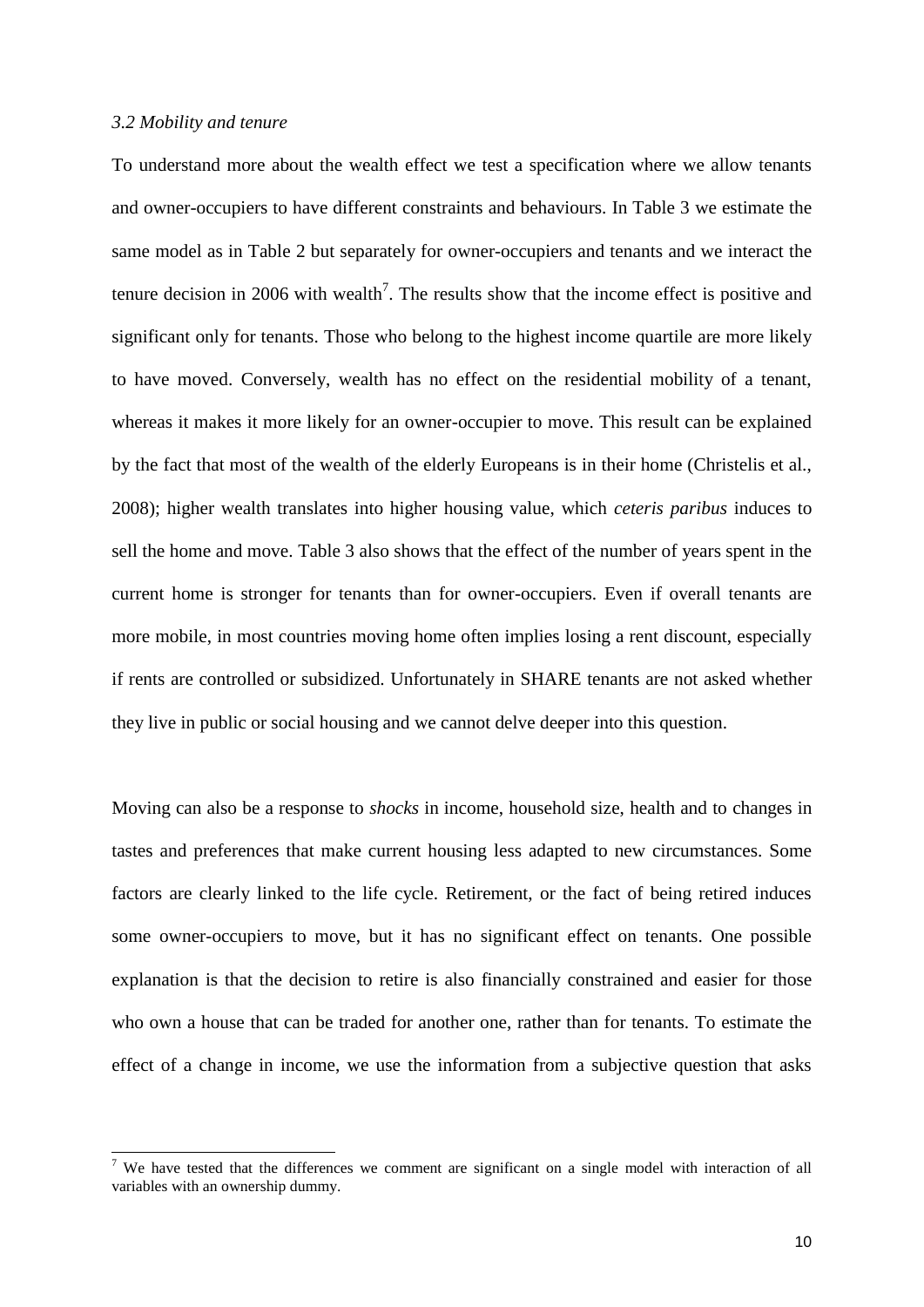respondents how their economic situation evolved since the last survey<sup>8</sup>. For owner-occupiers a deterioration in their financial situation does not induce a move: on the contrary, moving seems to be linked to better economic conditions. The mobility rate of owner-occupiers between the two waves<sup>9</sup>, which is 2.1 percent when there is no improvement or a deterioration in the household economic conditions, rises to 5.7 percent when the economic conditions get better. The case of tenants is more complex. Both those whose situation improved and those whose situation got worse moved more<sup>10</sup>. This difference could be linked to the fact that some tenants were forced to move. This interesting result would have to be confirmed in future waves of the survey.

For owner-occupiers, being widowed increases the probability of residential mobility. Bonnet et al. (2010) attribute the residential mobility of widows to the necessity for a surviving spouse to adjust her housing consumption to her new resources, new needs or to the anticipation of future care needs in the absence of a spouse. They show that French widows tend to move closer to cities and to their children. It could also be the case that inheritance laws force a surviving parent to share the estate with her children, hence sell the home. To test this hypothesis, we interact the widowhood dummy with a dummy for childlessness. Indeed owner-occupier widows without children are less mobile than those who have children, which is compatible with inheritance sharing, but also with the will to move closer to the children. The sample size is too small to distinguish between these two motives. Being divorced or having recently divorced since has also a positive effect on residential mobility.

<sup>&</sup>lt;sup>8</sup> The question is 'Since we last interviewed you in <month and year previous interview>, would you say your household's financial situation today has... 1. Greatly improved 2. Somewhat improved 3. Remained the same 4. Somewhat deteriorated 5. Greatly deteriorated'. We group together categories 1 and 2 (improvement) and categories 4 and 5 (deterioration).

Non-corrected for the length of time between the two survey waves.

<sup>&</sup>lt;sup>10</sup> Omitting the variable does not change qualitatively the income coefficients both for home-owners and <sup>10</sup> tenants.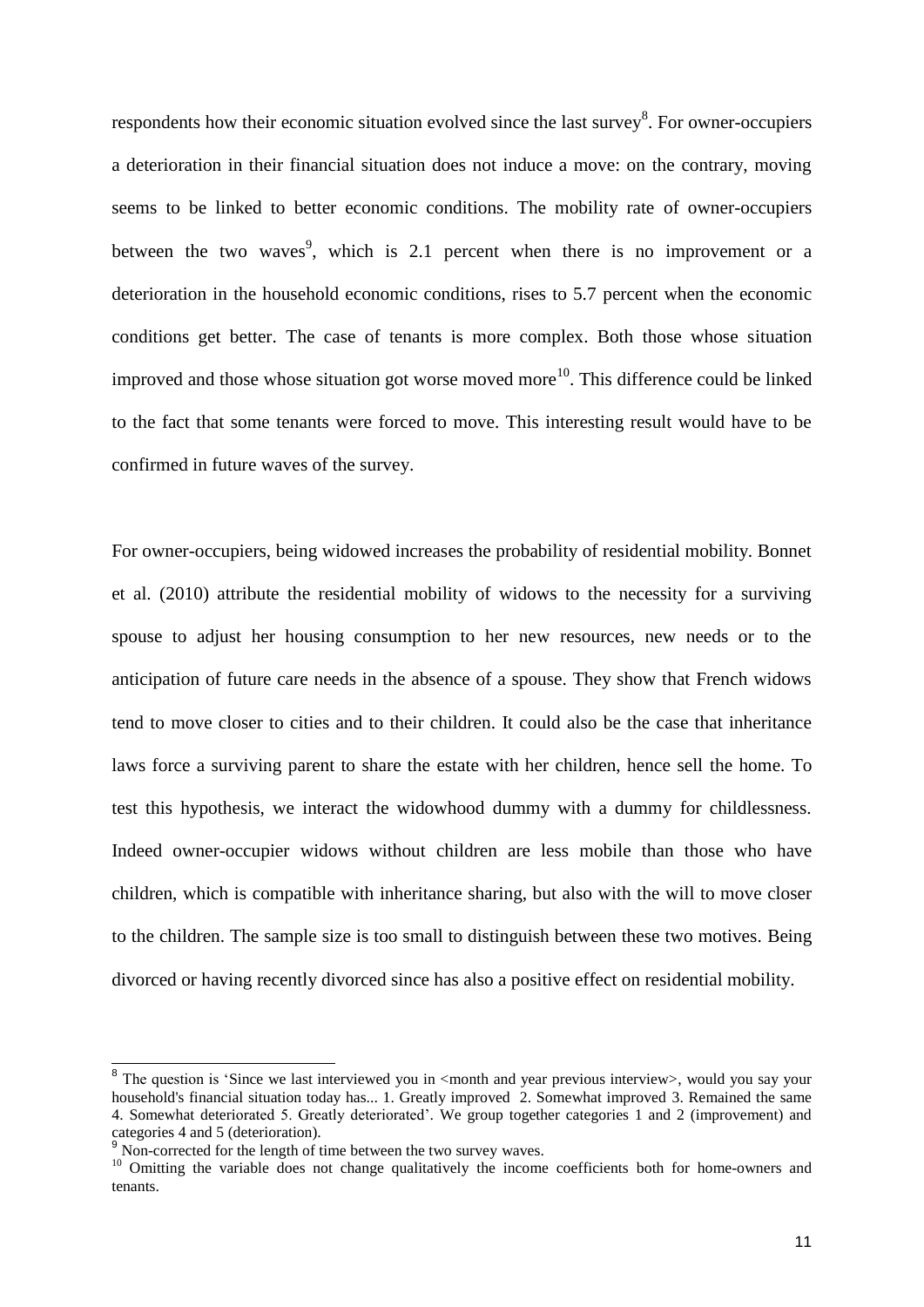On the pooled sample the number of children has no significant effect on the probability to move. However, this result changes when we distinguish between tenants and owneroccupiers (Table 3). Among the owner-occupiers, those who have no children are the most mobile (3.5 percent versus 2.4 percent on average), while the reverse is true for tenants. Tenants with four or more children move more than average (9.7 percent versus 6.9 percent). The departure of the last child from the parental home induces to adjust housing consumption, both for owner-occupiers and for tenants. This result is the reverse of what is found by Debrand and Taffin (2005) in France. Indeed if we estimate the model by group of countries we find that the variable is only significant in Northern and Southern Europe. Again the sample sizes are too small to document more the origin of country differences.

A low self-reported health status has no influence on residential mobility, but having at least three limitations with mobility, arm function and fine motor function in 2004 induces owneroccupiers to move.

Once all the control variables have been introduced, Sweden and Denmark remain the countries where the elderly are the most mobile, Greece that one where they are the less.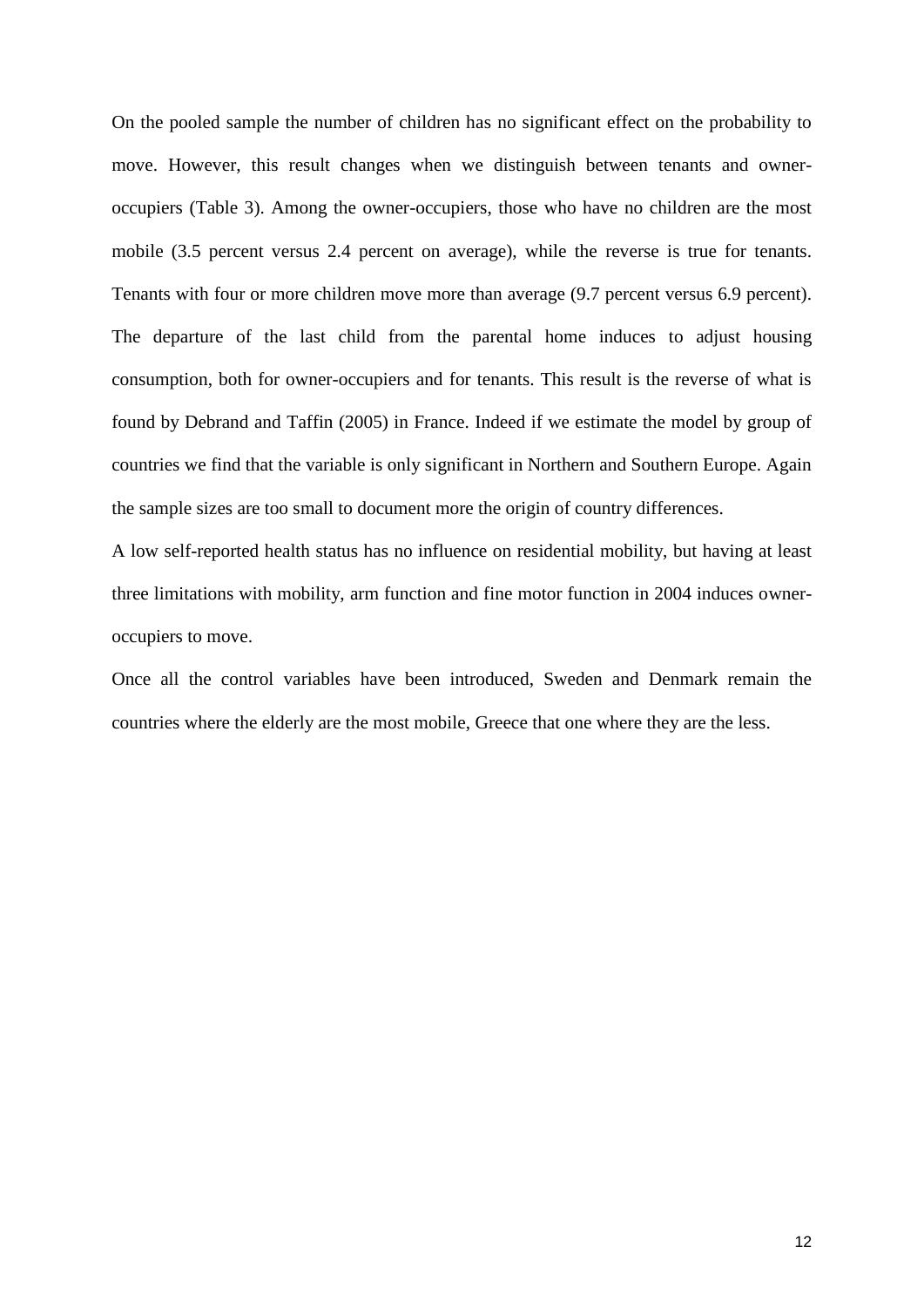| owner-occupiers w1<br>tenants $w1$<br>0.002<br>0.015<br>Age 50-59<br>Age 60-69<br>$-0.000$<br>0.005<br>Age 70-79<br>ref<br>ref<br>0.002<br>0.010<br>Age $80 +$<br>Nb of years in home_w1 $(x10)$<br>$-0.002**$<br>$-0.016***$<br>$1st$ quartile_w1<br>ref<br>ref<br>2 <sup>nd</sup><br>quartile_w1<br>0.002<br>0.015<br>$3rd$ quartile_w1<br>0.005<br>0.018<br>$4th$ quartile_w1<br>0.004<br>$0.046**$<br>Net wealth_w1 $x109$<br>$8.77***$<br>2,08<br>Owner-occupier_v2*Net wealth_w1<br>$-8.24***$<br>4.15<br>Crime in neighbourhood_w1<br>0.005<br>0.018<br>Very large city_w1<br>$-0.008**$<br>0.012<br>Suburbs of a large city_w1<br>ref<br>ref<br>Large city_w1<br>$-0.006*$<br>$0.025*$<br>Small city_w1<br>$-0.002$<br>0.012<br>$-0.010***$<br>0.009<br>0.004<br>0.011<br>$-0.002$<br>$-0.008$<br>ref<br>ref<br>0.002<br>$-0.024$<br>$-0.001$<br>$0.020*$<br>0.004<br>$-0.011***$<br>0.002<br>0.029<br>0.006<br>0.022<br>$0.201***$<br>$0.147**$<br>Child departure<br>$0.014**$<br>$0.066**$<br>Household size increases<br>0.007<br>$0.124***$<br>Household size decreases<br>0.001<br>0.002<br>$0.012*$<br>$-0.006$<br>0.001<br>$-0.004$<br>$-0.002$<br>0.014<br>ref<br>ref<br>0.000<br>$0.031**$<br>Motor limitation_w1<br>$0.008**$<br>0.002<br>Motor limitation<br>$-0.002$<br>0.004<br>Special equipment<br>$-0.005$<br>$-0.015$<br>$0.016***$<br>Improved economic situation<br>$0.036***$<br>Deteriorated economic situation<br>$-0.001$<br>$0.025***$<br>Passage to inactivity<br>$0.010*$<br>$-0.001$<br>Inactive in w1 and w2<br>$0.008***$<br>0.005<br>0.1510<br>0.1012 |                          | (1)    | (2)     |
|----------------------------------------------------------------------------------------------------------------------------------------------------------------------------------------------------------------------------------------------------------------------------------------------------------------------------------------------------------------------------------------------------------------------------------------------------------------------------------------------------------------------------------------------------------------------------------------------------------------------------------------------------------------------------------------------------------------------------------------------------------------------------------------------------------------------------------------------------------------------------------------------------------------------------------------------------------------------------------------------------------------------------------------------------------------------------------------------------------------------------------------------------------------------------------------------------------------------------------------------------------------------------------------------------------------------------------------------------------------------------------------------------------------------------------------------------------------------------------------------------------------------------------------------------------------------------------------------|--------------------------|--------|---------|
|                                                                                                                                                                                                                                                                                                                                                                                                                                                                                                                                                                                                                                                                                                                                                                                                                                                                                                                                                                                                                                                                                                                                                                                                                                                                                                                                                                                                                                                                                                                                                                                              |                          |        |         |
|                                                                                                                                                                                                                                                                                                                                                                                                                                                                                                                                                                                                                                                                                                                                                                                                                                                                                                                                                                                                                                                                                                                                                                                                                                                                                                                                                                                                                                                                                                                                                                                              |                          |        |         |
|                                                                                                                                                                                                                                                                                                                                                                                                                                                                                                                                                                                                                                                                                                                                                                                                                                                                                                                                                                                                                                                                                                                                                                                                                                                                                                                                                                                                                                                                                                                                                                                              |                          |        |         |
|                                                                                                                                                                                                                                                                                                                                                                                                                                                                                                                                                                                                                                                                                                                                                                                                                                                                                                                                                                                                                                                                                                                                                                                                                                                                                                                                                                                                                                                                                                                                                                                              |                          |        |         |
|                                                                                                                                                                                                                                                                                                                                                                                                                                                                                                                                                                                                                                                                                                                                                                                                                                                                                                                                                                                                                                                                                                                                                                                                                                                                                                                                                                                                                                                                                                                                                                                              |                          |        |         |
|                                                                                                                                                                                                                                                                                                                                                                                                                                                                                                                                                                                                                                                                                                                                                                                                                                                                                                                                                                                                                                                                                                                                                                                                                                                                                                                                                                                                                                                                                                                                                                                              |                          |        |         |
|                                                                                                                                                                                                                                                                                                                                                                                                                                                                                                                                                                                                                                                                                                                                                                                                                                                                                                                                                                                                                                                                                                                                                                                                                                                                                                                                                                                                                                                                                                                                                                                              |                          |        |         |
|                                                                                                                                                                                                                                                                                                                                                                                                                                                                                                                                                                                                                                                                                                                                                                                                                                                                                                                                                                                                                                                                                                                                                                                                                                                                                                                                                                                                                                                                                                                                                                                              | Income                   |        |         |
|                                                                                                                                                                                                                                                                                                                                                                                                                                                                                                                                                                                                                                                                                                                                                                                                                                                                                                                                                                                                                                                                                                                                                                                                                                                                                                                                                                                                                                                                                                                                                                                              |                          |        |         |
|                                                                                                                                                                                                                                                                                                                                                                                                                                                                                                                                                                                                                                                                                                                                                                                                                                                                                                                                                                                                                                                                                                                                                                                                                                                                                                                                                                                                                                                                                                                                                                                              |                          |        |         |
|                                                                                                                                                                                                                                                                                                                                                                                                                                                                                                                                                                                                                                                                                                                                                                                                                                                                                                                                                                                                                                                                                                                                                                                                                                                                                                                                                                                                                                                                                                                                                                                              |                          |        |         |
|                                                                                                                                                                                                                                                                                                                                                                                                                                                                                                                                                                                                                                                                                                                                                                                                                                                                                                                                                                                                                                                                                                                                                                                                                                                                                                                                                                                                                                                                                                                                                                                              |                          |        |         |
|                                                                                                                                                                                                                                                                                                                                                                                                                                                                                                                                                                                                                                                                                                                                                                                                                                                                                                                                                                                                                                                                                                                                                                                                                                                                                                                                                                                                                                                                                                                                                                                              |                          |        |         |
|                                                                                                                                                                                                                                                                                                                                                                                                                                                                                                                                                                                                                                                                                                                                                                                                                                                                                                                                                                                                                                                                                                                                                                                                                                                                                                                                                                                                                                                                                                                                                                                              |                          |        |         |
|                                                                                                                                                                                                                                                                                                                                                                                                                                                                                                                                                                                                                                                                                                                                                                                                                                                                                                                                                                                                                                                                                                                                                                                                                                                                                                                                                                                                                                                                                                                                                                                              |                          |        |         |
|                                                                                                                                                                                                                                                                                                                                                                                                                                                                                                                                                                                                                                                                                                                                                                                                                                                                                                                                                                                                                                                                                                                                                                                                                                                                                                                                                                                                                                                                                                                                                                                              |                          |        |         |
|                                                                                                                                                                                                                                                                                                                                                                                                                                                                                                                                                                                                                                                                                                                                                                                                                                                                                                                                                                                                                                                                                                                                                                                                                                                                                                                                                                                                                                                                                                                                                                                              |                          |        |         |
|                                                                                                                                                                                                                                                                                                                                                                                                                                                                                                                                                                                                                                                                                                                                                                                                                                                                                                                                                                                                                                                                                                                                                                                                                                                                                                                                                                                                                                                                                                                                                                                              |                          |        |         |
|                                                                                                                                                                                                                                                                                                                                                                                                                                                                                                                                                                                                                                                                                                                                                                                                                                                                                                                                                                                                                                                                                                                                                                                                                                                                                                                                                                                                                                                                                                                                                                                              |                          |        |         |
|                                                                                                                                                                                                                                                                                                                                                                                                                                                                                                                                                                                                                                                                                                                                                                                                                                                                                                                                                                                                                                                                                                                                                                                                                                                                                                                                                                                                                                                                                                                                                                                              |                          |        |         |
|                                                                                                                                                                                                                                                                                                                                                                                                                                                                                                                                                                                                                                                                                                                                                                                                                                                                                                                                                                                                                                                                                                                                                                                                                                                                                                                                                                                                                                                                                                                                                                                              | Rural_w1                 |        |         |
|                                                                                                                                                                                                                                                                                                                                                                                                                                                                                                                                                                                                                                                                                                                                                                                                                                                                                                                                                                                                                                                                                                                                                                                                                                                                                                                                                                                                                                                                                                                                                                                              | House_w1                 |        |         |
|                                                                                                                                                                                                                                                                                                                                                                                                                                                                                                                                                                                                                                                                                                                                                                                                                                                                                                                                                                                                                                                                                                                                                                                                                                                                                                                                                                                                                                                                                                                                                                                              | Married_w1               |        |         |
|                                                                                                                                                                                                                                                                                                                                                                                                                                                                                                                                                                                                                                                                                                                                                                                                                                                                                                                                                                                                                                                                                                                                                                                                                                                                                                                                                                                                                                                                                                                                                                                              | $Single_w1$              |        |         |
|                                                                                                                                                                                                                                                                                                                                                                                                                                                                                                                                                                                                                                                                                                                                                                                                                                                                                                                                                                                                                                                                                                                                                                                                                                                                                                                                                                                                                                                                                                                                                                                              | Partners_w1              |        |         |
|                                                                                                                                                                                                                                                                                                                                                                                                                                                                                                                                                                                                                                                                                                                                                                                                                                                                                                                                                                                                                                                                                                                                                                                                                                                                                                                                                                                                                                                                                                                                                                                              | Widowed_w1               |        |         |
|                                                                                                                                                                                                                                                                                                                                                                                                                                                                                                                                                                                                                                                                                                                                                                                                                                                                                                                                                                                                                                                                                                                                                                                                                                                                                                                                                                                                                                                                                                                                                                                              | (widowd_w1==1)* No child |        |         |
|                                                                                                                                                                                                                                                                                                                                                                                                                                                                                                                                                                                                                                                                                                                                                                                                                                                                                                                                                                                                                                                                                                                                                                                                                                                                                                                                                                                                                                                                                                                                                                                              | Divorce_w1               |        |         |
|                                                                                                                                                                                                                                                                                                                                                                                                                                                                                                                                                                                                                                                                                                                                                                                                                                                                                                                                                                                                                                                                                                                                                                                                                                                                                                                                                                                                                                                                                                                                                                                              | Recently widowed         |        |         |
|                                                                                                                                                                                                                                                                                                                                                                                                                                                                                                                                                                                                                                                                                                                                                                                                                                                                                                                                                                                                                                                                                                                                                                                                                                                                                                                                                                                                                                                                                                                                                                                              | Recently divorced        |        |         |
|                                                                                                                                                                                                                                                                                                                                                                                                                                                                                                                                                                                                                                                                                                                                                                                                                                                                                                                                                                                                                                                                                                                                                                                                                                                                                                                                                                                                                                                                                                                                                                                              |                          |        |         |
|                                                                                                                                                                                                                                                                                                                                                                                                                                                                                                                                                                                                                                                                                                                                                                                                                                                                                                                                                                                                                                                                                                                                                                                                                                                                                                                                                                                                                                                                                                                                                                                              |                          |        |         |
|                                                                                                                                                                                                                                                                                                                                                                                                                                                                                                                                                                                                                                                                                                                                                                                                                                                                                                                                                                                                                                                                                                                                                                                                                                                                                                                                                                                                                                                                                                                                                                                              |                          |        |         |
|                                                                                                                                                                                                                                                                                                                                                                                                                                                                                                                                                                                                                                                                                                                                                                                                                                                                                                                                                                                                                                                                                                                                                                                                                                                                                                                                                                                                                                                                                                                                                                                              |                          |        |         |
|                                                                                                                                                                                                                                                                                                                                                                                                                                                                                                                                                                                                                                                                                                                                                                                                                                                                                                                                                                                                                                                                                                                                                                                                                                                                                                                                                                                                                                                                                                                                                                                              | No children              |        |         |
|                                                                                                                                                                                                                                                                                                                                                                                                                                                                                                                                                                                                                                                                                                                                                                                                                                                                                                                                                                                                                                                                                                                                                                                                                                                                                                                                                                                                                                                                                                                                                                                              | 1 child                  |        |         |
|                                                                                                                                                                                                                                                                                                                                                                                                                                                                                                                                                                                                                                                                                                                                                                                                                                                                                                                                                                                                                                                                                                                                                                                                                                                                                                                                                                                                                                                                                                                                                                                              | 2 children               |        |         |
|                                                                                                                                                                                                                                                                                                                                                                                                                                                                                                                                                                                                                                                                                                                                                                                                                                                                                                                                                                                                                                                                                                                                                                                                                                                                                                                                                                                                                                                                                                                                                                                              | 3 children               |        |         |
|                                                                                                                                                                                                                                                                                                                                                                                                                                                                                                                                                                                                                                                                                                                                                                                                                                                                                                                                                                                                                                                                                                                                                                                                                                                                                                                                                                                                                                                                                                                                                                                              | 4 children or more       |        |         |
|                                                                                                                                                                                                                                                                                                                                                                                                                                                                                                                                                                                                                                                                                                                                                                                                                                                                                                                                                                                                                                                                                                                                                                                                                                                                                                                                                                                                                                                                                                                                                                                              |                          |        |         |
|                                                                                                                                                                                                                                                                                                                                                                                                                                                                                                                                                                                                                                                                                                                                                                                                                                                                                                                                                                                                                                                                                                                                                                                                                                                                                                                                                                                                                                                                                                                                                                                              |                          |        |         |
|                                                                                                                                                                                                                                                                                                                                                                                                                                                                                                                                                                                                                                                                                                                                                                                                                                                                                                                                                                                                                                                                                                                                                                                                                                                                                                                                                                                                                                                                                                                                                                                              |                          |        |         |
|                                                                                                                                                                                                                                                                                                                                                                                                                                                                                                                                                                                                                                                                                                                                                                                                                                                                                                                                                                                                                                                                                                                                                                                                                                                                                                                                                                                                                                                                                                                                                                                              |                          |        |         |
|                                                                                                                                                                                                                                                                                                                                                                                                                                                                                                                                                                                                                                                                                                                                                                                                                                                                                                                                                                                                                                                                                                                                                                                                                                                                                                                                                                                                                                                                                                                                                                                              |                          |        |         |
|                                                                                                                                                                                                                                                                                                                                                                                                                                                                                                                                                                                                                                                                                                                                                                                                                                                                                                                                                                                                                                                                                                                                                                                                                                                                                                                                                                                                                                                                                                                                                                                              |                          |        |         |
|                                                                                                                                                                                                                                                                                                                                                                                                                                                                                                                                                                                                                                                                                                                                                                                                                                                                                                                                                                                                                                                                                                                                                                                                                                                                                                                                                                                                                                                                                                                                                                                              |                          |        |         |
|                                                                                                                                                                                                                                                                                                                                                                                                                                                                                                                                                                                                                                                                                                                                                                                                                                                                                                                                                                                                                                                                                                                                                                                                                                                                                                                                                                                                                                                                                                                                                                                              |                          |        |         |
|                                                                                                                                                                                                                                                                                                                                                                                                                                                                                                                                                                                                                                                                                                                                                                                                                                                                                                                                                                                                                                                                                                                                                                                                                                                                                                                                                                                                                                                                                                                                                                                              |                          |        |         |
|                                                                                                                                                                                                                                                                                                                                                                                                                                                                                                                                                                                                                                                                                                                                                                                                                                                                                                                                                                                                                                                                                                                                                                                                                                                                                                                                                                                                                                                                                                                                                                                              | Pseudo $R^2$             |        |         |
|                                                                                                                                                                                                                                                                                                                                                                                                                                                                                                                                                                                                                                                                                                                                                                                                                                                                                                                                                                                                                                                                                                                                                                                                                                                                                                                                                                                                                                                                                                                                                                                              | Number of observations   | 13 277 | 4 1 9 2 |

| Table 3. Mobility of owner-occupiers and of tenants (marginal effects) |  |  |  |  |  |  |
|------------------------------------------------------------------------|--|--|--|--|--|--|
|------------------------------------------------------------------------|--|--|--|--|--|--|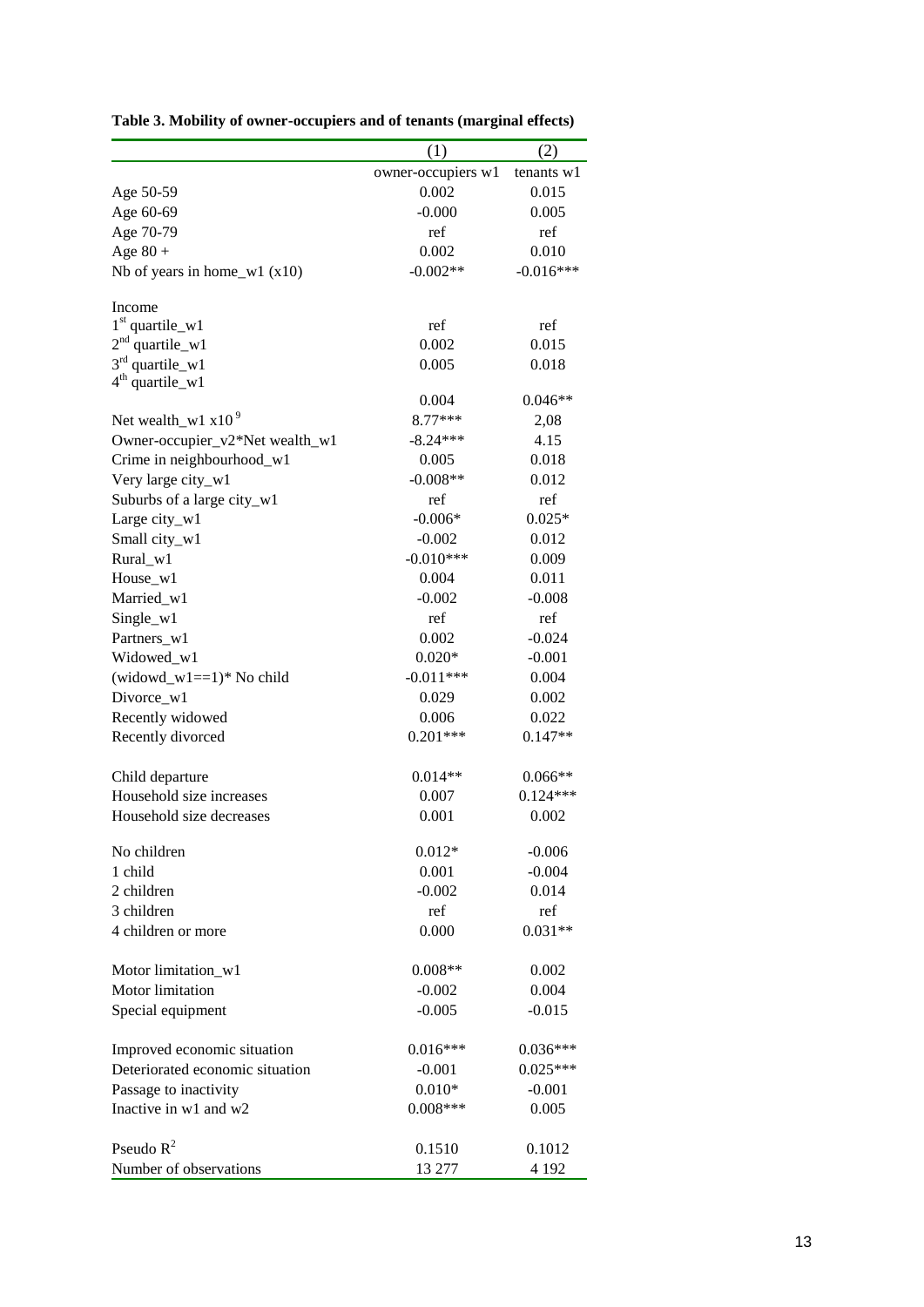#### *3.3 Moving to a nursing home*

Moving between private homes is definitely very different from moving to a nursing home. Therefore, in Table 4 we estimate separately the decision to move to a nursing home. Note that no respondent in Italy or Greece moved to a nursing home: indeed in these countries there are few such institutions and the elderly tend to stay at home or with their children<sup>11</sup>.

|                        | (1)           | (2)          | (3)        |
|------------------------|---------------|--------------|------------|
|                        | All countries | <b>SE DK</b> | Rest       |
| Age 50-59              | $-0.002$      | 0.003        | $-0.003**$ |
| Age 60-69              | $-0.001$      | $-0.002$     | $-0.001$   |
| Age 70-79              |               |              |            |
| Age $80 +$             | $0.009***$    | $0.012**$    | $0.006***$ |
|                        |               |              |            |
| Income                 |               |              |            |
| $1st$ quartile w1      | $0.002**$     | 0.005        | $0.002**$  |
|                        |               |              |            |
| No close family        | $0.004**$     | 0.008        | $0.002*$   |
| Recently widowed       | $0.007**$     | $0.024**$    | $0.003*$   |
| Motor limitation w1    | $0.004***$    | $0.011**$    | $0.002***$ |
| Motor limitation       | $0.002**$     | 0.001        | $0.002**$  |
|                        |               |              |            |
| Pseudo $R^2$           | 0.1694        | 0.1384       | 0.1950     |
| Number of observations | 14 491        | 3 2 1 7      | 11 274     |

**Table 4. Residential mobility towards a nursing home (marginal effects)**

The results show that moving to a nursing home happens only after age 80 (see also Figure 1). Such a change is more likely, *ceteris paribus*, for those with mobility limitations, and those who have neither a spouse, nor any living child. Having lost a spouse since the previous survey wave is a strong determinant of a transition to a nursing home; such transition can follow the bereavement closely. The finding that moving to a nursing home is mostly triggered by age, bad health and the absence of close family is not new in the literature (Friedman, 1996, Gaymu et al. 2007). However, SHARE allows adding a third determinant, namely a low income. Indeed, moving to a nursing home is more frequent for those who are

1

Note. Probit model. Dependent variable: "has moved between to a nursing home between the two waves of SHARE". Other control variables not shown: country dummies, number of months between the two surveys, numbers of years spent in the dwelling. The estimated coefficients are marginal effects. \* 10 percent significant, \*\* 5 percent significant; \*\*\* 1 percent significant.

 $11$  Even in the other countries, sample size is low and the results to be taken with caution.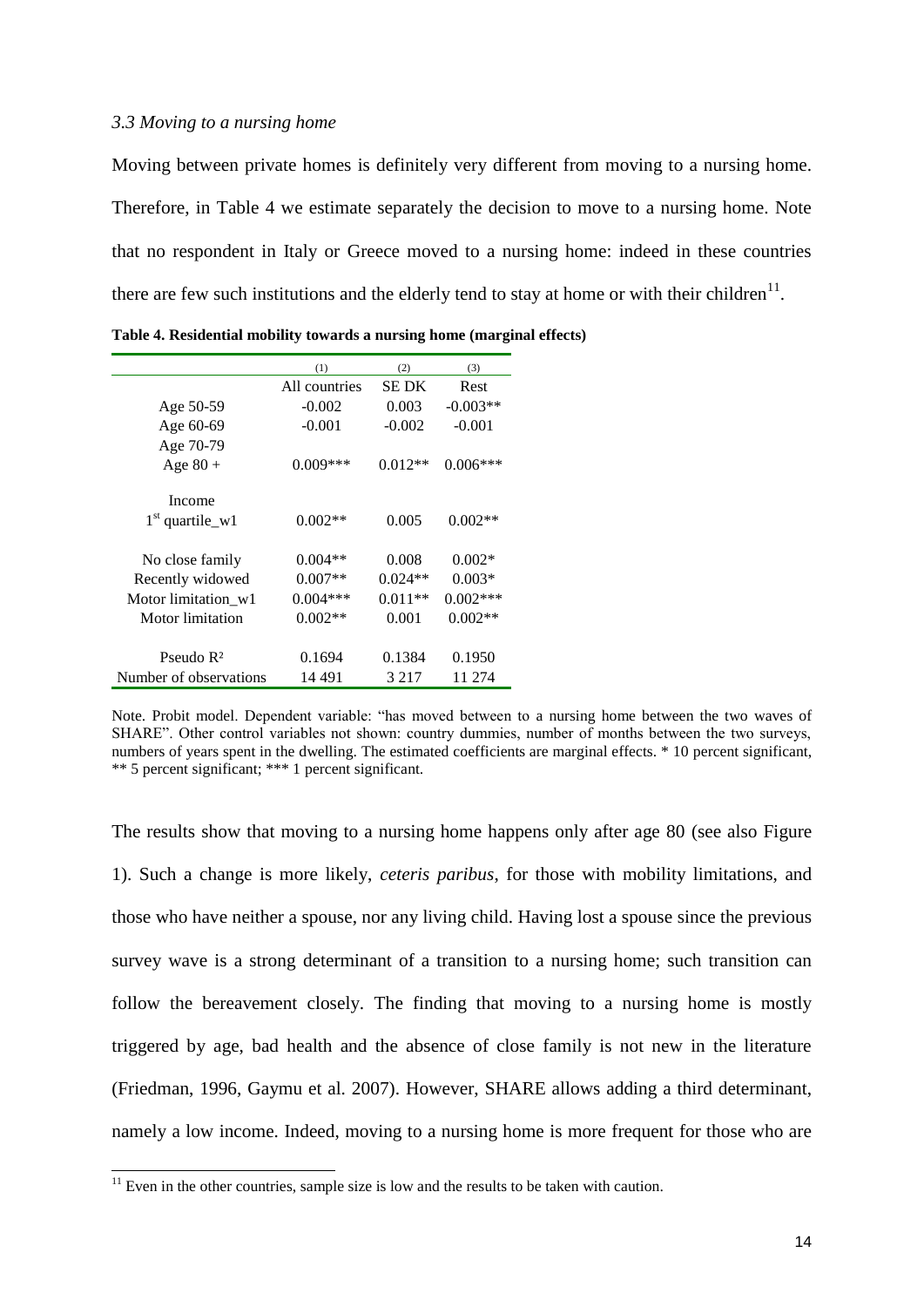in the first income quartile, a result in line with what found on US data by Börsch-Supan et al. (1990). More should be known on the supply of long-term care and its financing, and the SHARE sample is too small to reach clear cut conclusions. However, it is probable that both family and economic circumstances play a role in the housing choices of the elderly needing long-term care in most European countries.

To summarize, moving between private dwellings is motivated by housing quality and mobility costs, whereas moving to an institution is determined by age, health and family situation. Moreover, the effect of economic conditions plays in opposite directions.

### **4. Housing adjustments**

Along the life cycle, adjustments are from small flats to larger houses at the time of marriage and the arrival of children. Then adjustments are very rare, but one would expect the choice of smaller dwellings as children leave the parental house or a spouse dies, especially if the home was a saving device, and if the need to use this saving is present. However, the issue of «downsizing», i.e. the decrease in housing consumption in old age, is still debated (Laferrère, 2006; Banks et al., 2007).

According to SHARE, even if the number of mobile individuals is not high, their demand is clearly for smaller homes, especially at older ages. Individuals aged 50-59 move to homes with 0.3 rooms less on average; those aged 60 to 69 lose 0.7 rooms; they lose 0.8 rooms when aged 70-79 and 1.4 rooms if they are 80 or older. Such reduction in the number of rooms often goes with moving to a flat and to the rental sector. Indeed, a majority of movers choose a flat rather than a house, which becomes more common with age: the proportion of movers choosing a flat goes from 47 percent in the age group 50-59 to 63 percent for the 80  $+$ .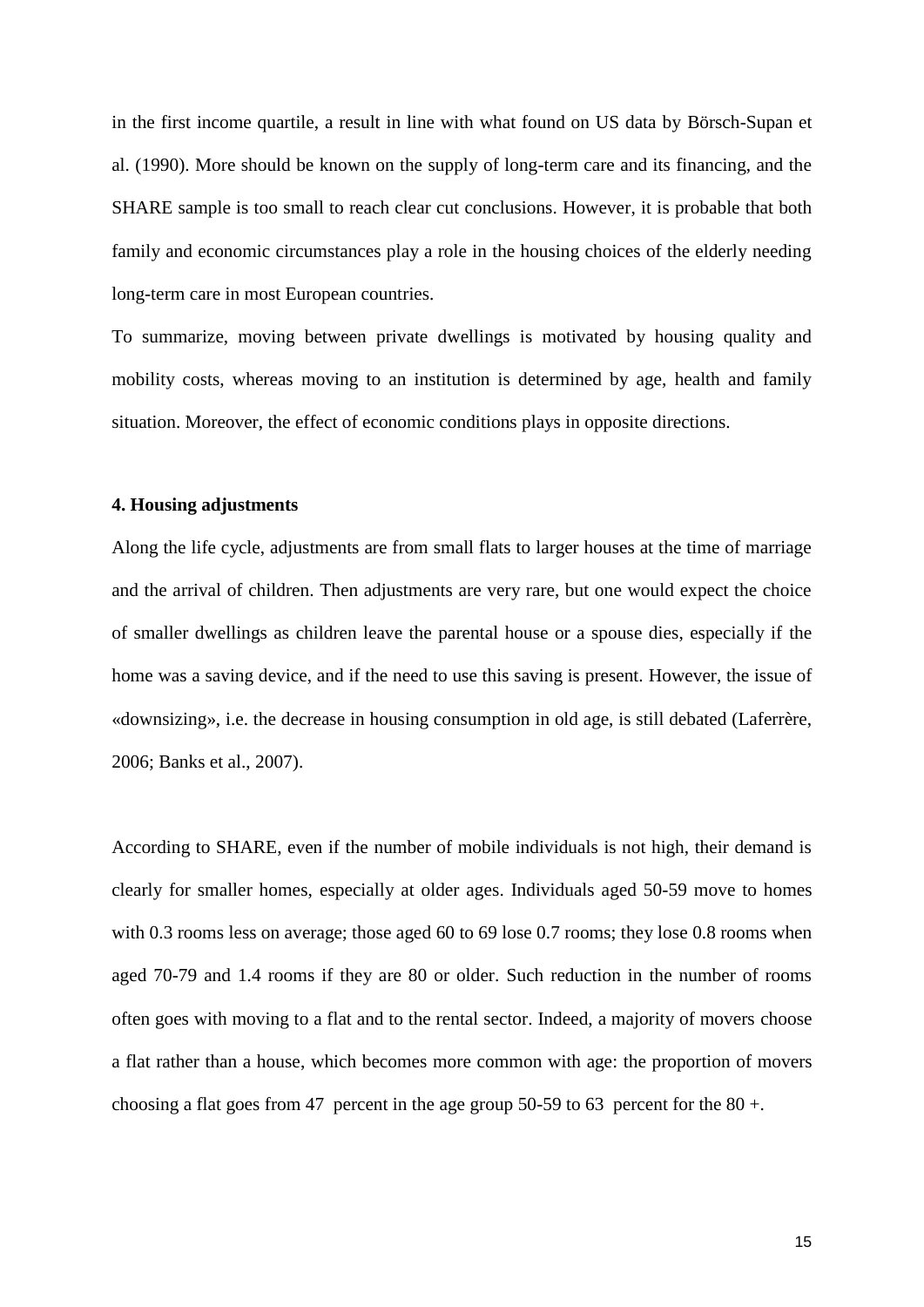In Table  $5^{12}$  we analyse the factors that lead movers to choose a smaller home (column 1) or a flat (column 2).

|                          | (1)         | (2)        |
|--------------------------|-------------|------------|
|                          | less rooms  | To a flat  |
| Age 50-59                | ref         | ref        |
| Age 60-69                | 0.008       | $-0.003$   |
| Age 70-79                | 0.051       | 0.047      |
| Age $80 +$               | $0.204***$  | $0.178***$ |
| Income                   |             |            |
| $1st$ quartile_w1        | ref         | ref        |
| $2nd$ quartile_w1        | $-0.017$    | $-0.124**$ |
| $3rd$ quartile_w1        | $0.131**$   | $-0.122*$  |
| $4th$ quartile_w1        | 0.069       | $-0.170**$ |
| Household size increases | $-0.239***$ | $-0.116$   |
| Household size decreases | $0.214***$  | $-0.163**$ |
| Widowed_w1               | $0.147**$   | $0.116**$  |
| Recently widowed         | $-0.068$    | $0.291***$ |
| Divorce_w1               | $-0.008$    | 0.063      |
| Recently divorced        | 0.114       | $-0.160$   |
| Bad health_w1            | 0.051       | 0.005      |
| Bad health               | $-0.015$    | 0.034      |
| Motor limitation_w1      | 0.031       | 0.034      |
| Motor limitation         | 0.010       | 0.062      |
| To rent                  | $0.244***$  | $0.224***$ |
| Less rooms               |             | $0.184***$ |
| To a flat                | $0.189***$  |            |
| Pseudo R <sup>2</sup>    | 0.175       | 0.2016     |
| Number of observations   | 788         | 788        |

|  | Table 5. Choice of the number of rooms or of type of dwelling among movers (marginal effects) |  |  |  |
|--|-----------------------------------------------------------------------------------------------|--|--|--|
|  |                                                                                               |  |  |  |

Note. Probit model. Dependent variable: "has decreased the number of rooms/has chosen a flat between the two waves of SHARE (mobile individuals)". Other control variables: country dummies, number of months between the two surveys. Age is age in wave 1. \* 10 percent significant, \*\* 5 percent significant; \*\*\* 1 percent significant.

Moving to smaller accommodation is not linked to income or bad health, but to age, widowhood and in general a reduction in household size. Old age and widowhood are also

-

 $12$  Table 5 and 6 only have descriptive value and do not model simultaneous decisions of mobility and change in housing consumption.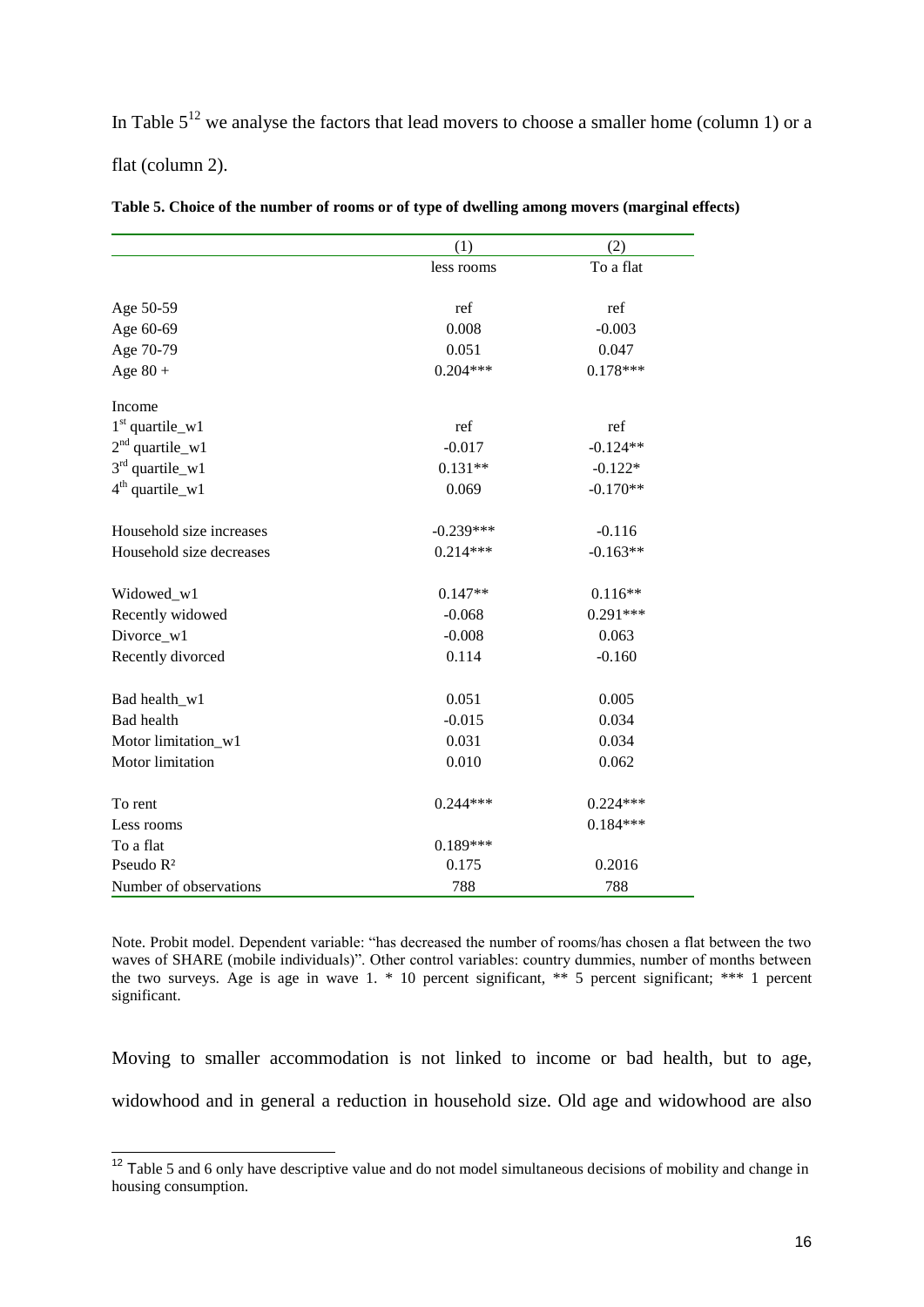associated with moving to a flat but in this case low income does play a role. This result can be explained by the fact that people leave houses for flats to reduce care and maintenance costs.

|                          | (1)                 | (2)         | (3)         |
|--------------------------|---------------------|-------------|-------------|
|                          | owner-<br>occupiers | tenants     | All         |
| 50-59                    | ref                 | ref         | ref         |
| 60-69                    | 0.099               | 0.003       | 0.067       |
| 70-79                    | $0.254***$          | $0.065*$    | $0.199***$  |
| $80 +$                   | $0.449***$          | $0.107***$  | $0.313***$  |
| Income                   |                     |             |             |
| $1st$ quartile_w1        | ref                 | ref         |             |
| $2nd$ quartile_w1        | $-0.111$            | $-0.102*$   | $-0.119*$   |
| $3rd$ quartile_w1        | $-0.218**$          | $-0.111$    | $-0.185**$  |
| $4th$ quartile_w1        | $-0.264***$         | $-0.324***$ | $-0.327***$ |
| Household size increases | 0.173               | $-0.039$    | 0.015       |
| Household size decreases | $0.216**$           | $-0.033$    | 0.046       |
| Widowed_w1               | $-0.111$            | 0.051       | 0.008       |
| Divorce_w1               | 0.104               | $-0.038$    | 0.040       |
| Recently widowed         | $-0.080$            | 0.067       | 0.141       |
| Recently divorced        | 0.054               |             | 0.186       |
| Bad health_w1            | 0.033               | $-0.020$    | 0.014       |
| <b>Bad</b> health        | 0.053               | 0.019       | 0.023       |
| Motor limitation_w1      | $0.115*$            | 0.045       | $0.094*$    |
| Motor limitation         | $-0.080$            | 0.032       | $-0.035$    |
| Less rooms               | $0.131*$            | 0.047       | $0.104*$    |
| To flat                  | $0.500***$          | $0.158***$  | $0.381***$  |
| Owner-occupier in w1     |                     |             | $-0.365***$ |
| Pseudo R <sup>2</sup>    | 0.3618              | 0.3454      | 0.3708      |
| Number of observations   | 444                 | 354         | 798         |

**Table 6. Choice of the rental sector among movers (marginal effects)**

Note. Probit model. Age is age in wave 1. Dependent variable: "chose to rent in w2 (mobile individuals)". Other control variables: country dummies, number of months between the two surveys.

\* 10 percent significant, \*\* 5 percent significant; \*\*\* 1 percent significant.

In Table 6 we analyse the factors associated with the choice of the rental sector among movers. Even if the overall rate of owner-occupiers does not decrease substantially between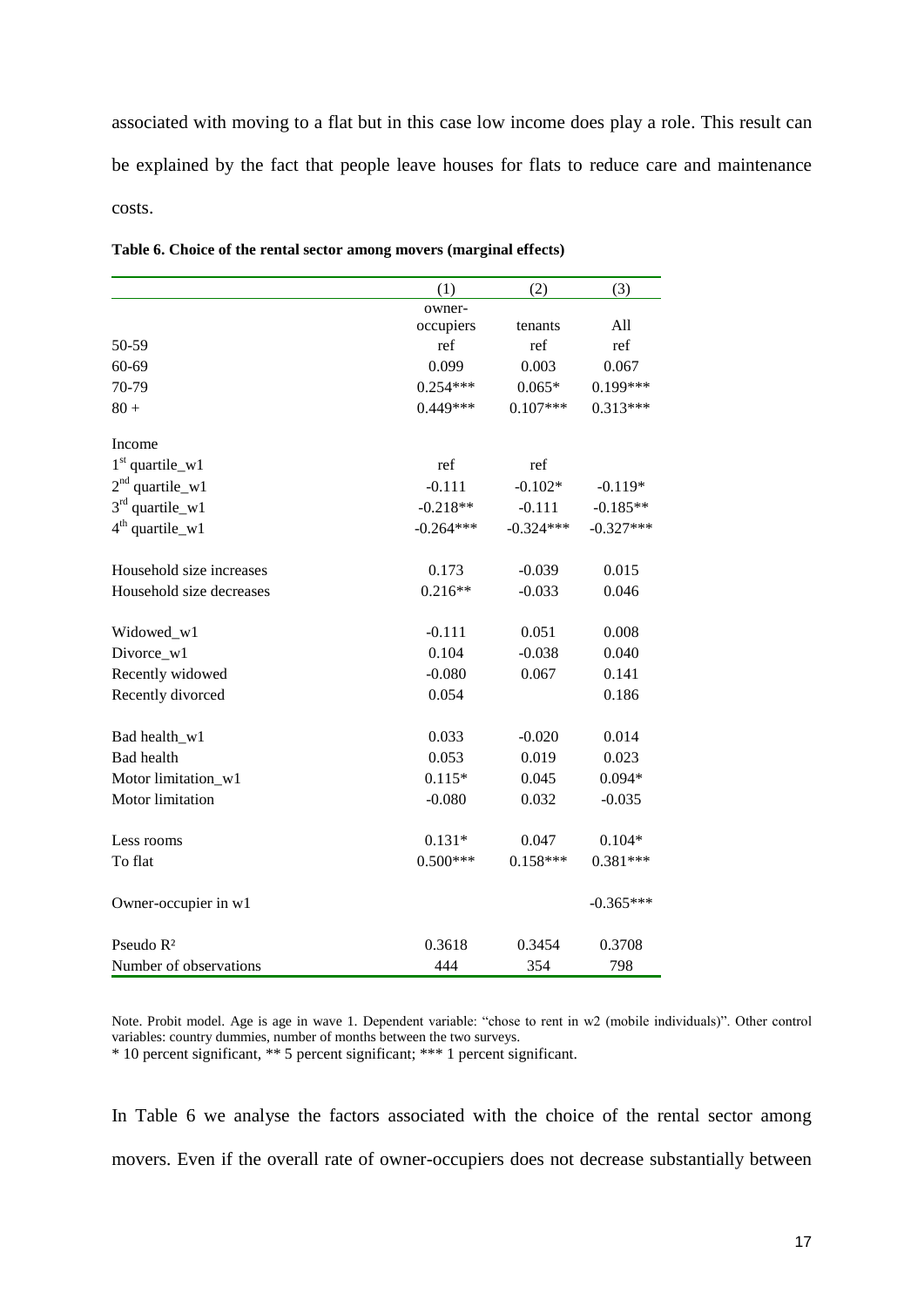the two waves, 32 percent of mobile owner-occupiers abandon ownership, while only 24 percent of mobile tenants become owner-occupiers. Renting increases with age after age 70 and diminishes when income is higher, both for those who were tenants and for previous owner-occupiers. Renting is correlated to the choice of a flat and to the decline in the number of rooms. Widowhood, divorce, and also the existence of mobility problems, increase the choice of renting over owning. Being a tenant implies less management and maintenance care for a person living alone, or anticipating the onset of age-related disabilities.

To understand residential mobility, it is interesting to analyse, even if only at a descriptive level, the characteristics of housing and the reasons for moving (Table 7).

| Table 7. Reasons given for moving by age |  |  |  |
|------------------------------------------|--|--|--|
|------------------------------------------|--|--|--|

|                                          | All  | 50-59 | 60-69 | 70-79 | $80$ et + |
|------------------------------------------|------|-------|-------|-------|-----------|
| Family reasons                           | 17.5 | 21.7  | 9.0   | 9.1   | 35.6      |
| Professional reasons                     | 2.4  | 5.8   | 1.0   | 0.0   | 0.0       |
| Wanted bigger/smaller/different dwelling | 37.1 | 45.5  | 37.7  | 30.7  | 22.9      |
| Wanted to change region                  | 7.5  | 6.1   | 9.6   | 8.5   | 5.2       |
| Other reason                             | 35.3 | 21.0  | 42.7  | 50.3  | 36.3      |
| Does not know                            | 0.3  | 0.0   | 0.0   | 1.4   | 0.0       |
| Total                                    | 100  | 100   | 100   | 100   | 100       |

The data show that residential mobility is accompanied by an improvement in housing special features that assist persons who have physical impairments or health problems. Among the non-movers, only 6 percent live in homes equipped for old age. Among movers, only 3 percent of them were living in a home with special features in 2004, but the percentage increases to 19 percent in 2006, which provides evidence in favour of the idea that adapting the home to the needs of old age is one of the main reasons to move. Indeed, when explicitly asked for the reason for moving<sup>13</sup>, 37.1 percent mention they wanted a different home (Table 7). This is the most common reason, followed by "other reasons" (35.3 percent), which probably includes health-related reasons and the desire to reduce housing costs, and "family

 $\overline{\phantom{a}}$ 

 $13$  The question was only asked to those who did not move to a nursing home.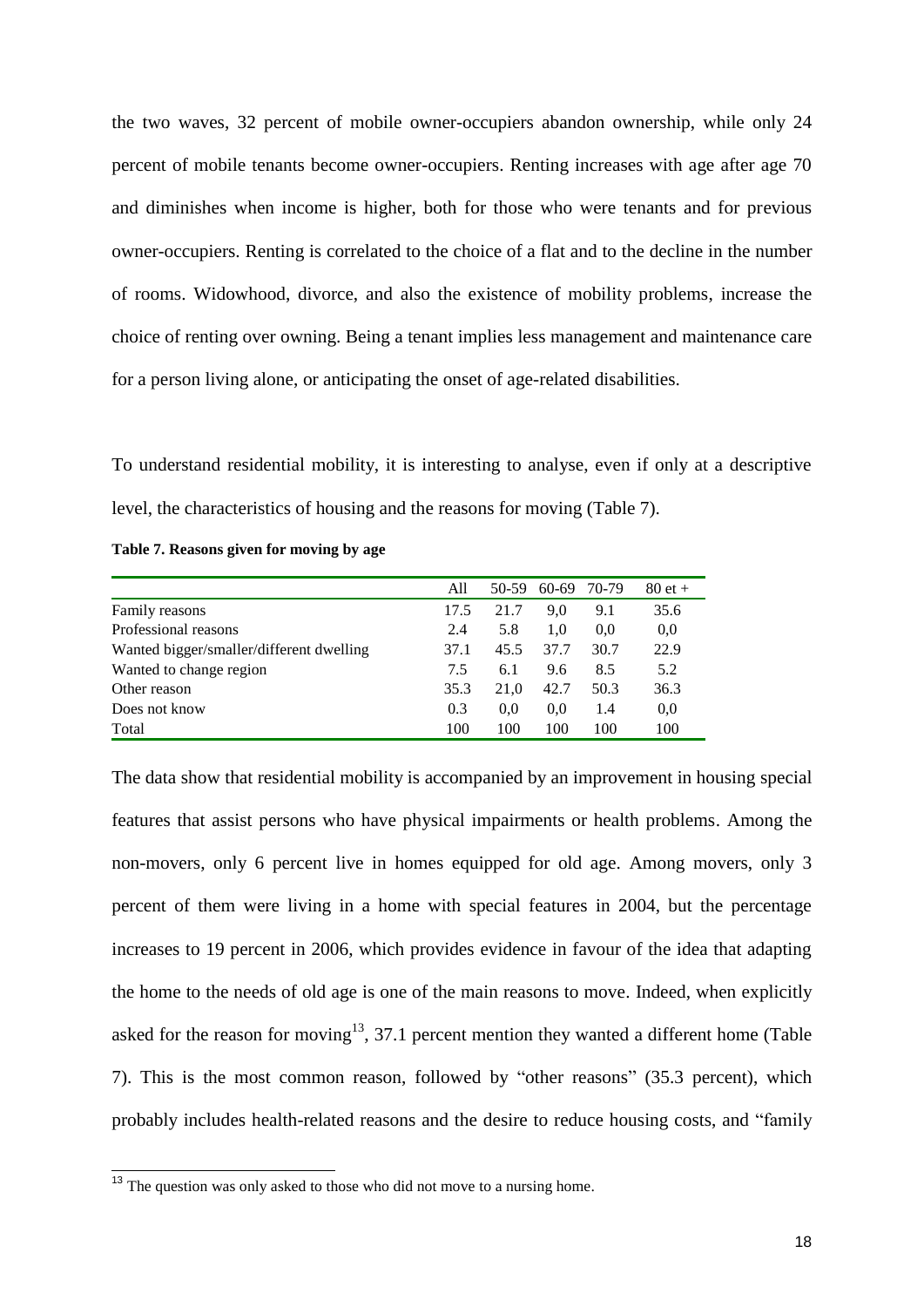reasons" (17.5 percent). The desire to change region only comes in fourth position (7.4 percent) and, as expected in this age group, professional reasons come last (2.4 percent).

## **4. Conclusions**

In this paper we analyse residential mobility of the elderly, using data on eleven European countries from the first two waves of the Survey of Health, Ageing and Retirement in Europe. A unique feature of the dataset is that it allows distinguishing mobility between private dwellings from mobility to a nursing home. Our results show that moving to another private accommodation depends on housing quality and mobility costs, whereas moving to an institution is determined by age, bad health and the absence of close family. Moreover, the effect of economic conditions plays in opposite direction: while mobility between private dwellings is positively associated to wealth, moving to a nursing home is more frequent among those in the lowest income quartile.

We find some evidence that those who move tend to reduce housing consumption, as predicted by the life-cycle theory. Indeed, especially among the low income group, movers are more likely to choose smaller homes and to prefer flats to houses and renting than owning. The consequences on the housing market of the ageing of large baby-boomer cohorts, both in terms of supply and demand, might be important, if not anticipated.

Overall, the annual residential mobility rate of the European aged 50+ is very low, around 2 percent. One could ask whether residential mobility will grow or slow down, according to the preferences and constraints of the new generations of retirees. Up to now, there is some evidence that in France the residential mobility of the 65-75 has rather decreased (Laferrère, 2007) but the movement could be reversed. The public policy implications are many, as the markets will be impacted in many ways: supply of houses, demand of flats, of equipments and services for old age.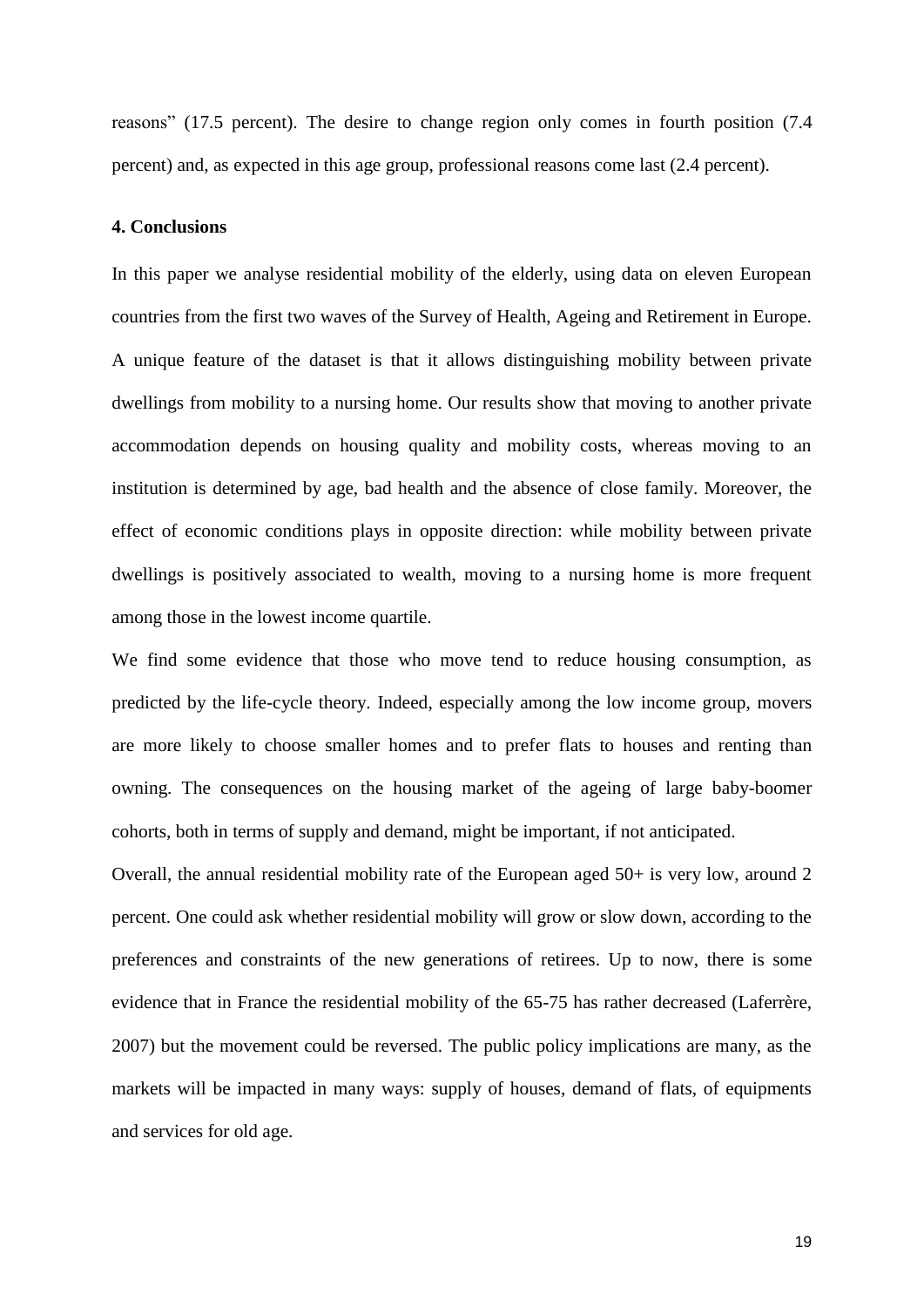# **References**

Angelini, V. and A. Laferrère, 2008. Home, houses and residential mobility, SHARE First Result Book, wave2, in A. Börsch-Supan et al (ed.), Health, Ageing and Retirement in Europe (2004–2007). Starting the Longitudinal Dimension, 99-107.

Artle, R. and P. Varaiya, 1978. Life Cycle Consumption and Ownership. *Journal of Economic Theory* 18:35-58.

Banks, J., Blundell, R., Oldfield, Z. and J. P. Smith, 2007. Housing Price Volatility and Downsizing in later Life, mimeo.

Boehm T.P., and A. Schlottmann, 2006. Comparison of household mobility for owned manufactured, traditional owned and rental units using the American Housing Survey. *Journal of Housing Economics*, 15:126-142.

Bonnet, C., Gobillon, L. and A. Laferrère, 2010. The effect of widowhood on housing and location choices, *Journal of Housing Economics*, 19, 106-120.

Börsch-Supan, A., Hajivassiliou, V., Kotlikoff, L. and Morris, J., 1990. Health, Children**,** and Elderly Living Arrangements: A Multiperiod-Multinomial Probit Model with Unobserved Heterogeneity and Autocorrelated Errors. NBER Working Paper W3343.

Börsch-Supan A., 1990. Elderly Americans: A Dynamic Analysis of Household Dissolution and Living Arrangement Transitions, in D.A. Wise (ed.), Issues in the Economics of Aging, University of Chicago Press: Chicago.

Chiuri M.C. and T. Jappelli 2010. Do the elderly reduce housing equity? An international comparison. *Journal of Population Economics*, 23, 643–663

Christelis D., Jappelli T. and M. Padula, 2008. Real and Financial Assets in SHARE Wave2, in A. Börsch-Supan et al (ed.), Health, Ageing and Retirement in Europe (2004–2007). Starting the Longitudinal Dimension, 283-288.

Debrand, T. and C. Taffin, 2005. Les facteurs structurels et conjoncturels de la mobilité résidentielle depuis 20 ans. *Économie et Statistique,* 381-382, 125-146*.*

Freedman, V.A., 1996.. *Journals of Gerontology*, Series B: Psychological Sciences and Social Sciences, 51, S61-S69.

Gaymu, J., Ekamper, P. and G. Beets, 2007. Qui prendra en charge les Européens âgés dépendants en 2030? *Population*, 62, 789-822.

Laferrère A., 2006. Vieillesse et logement: désépargne, adaptation de la consommation et rôle des enfants. *Retraite et Société*, 47, 66-108.

Laferrère A., 2007. [Les seniors de moins en moins mobiles, les jeunes toujours plus mobiles:](http://www.crest.fr/ckfinder/userfiles/files/Pageperso/laferrere/laferrere_fichiers/Mobilite%20d01-laferrere.pdf)  [l"evolution de la mobilité résidentielle est-elle paradoxale?,](http://www.crest.fr/ckfinder/userfiles/files/Pageperso/laferrere/laferrere_fichiers/Mobilite%20d01-laferrere.pdf) *Economie Publique/Public Economics,* 20,37-87*.*